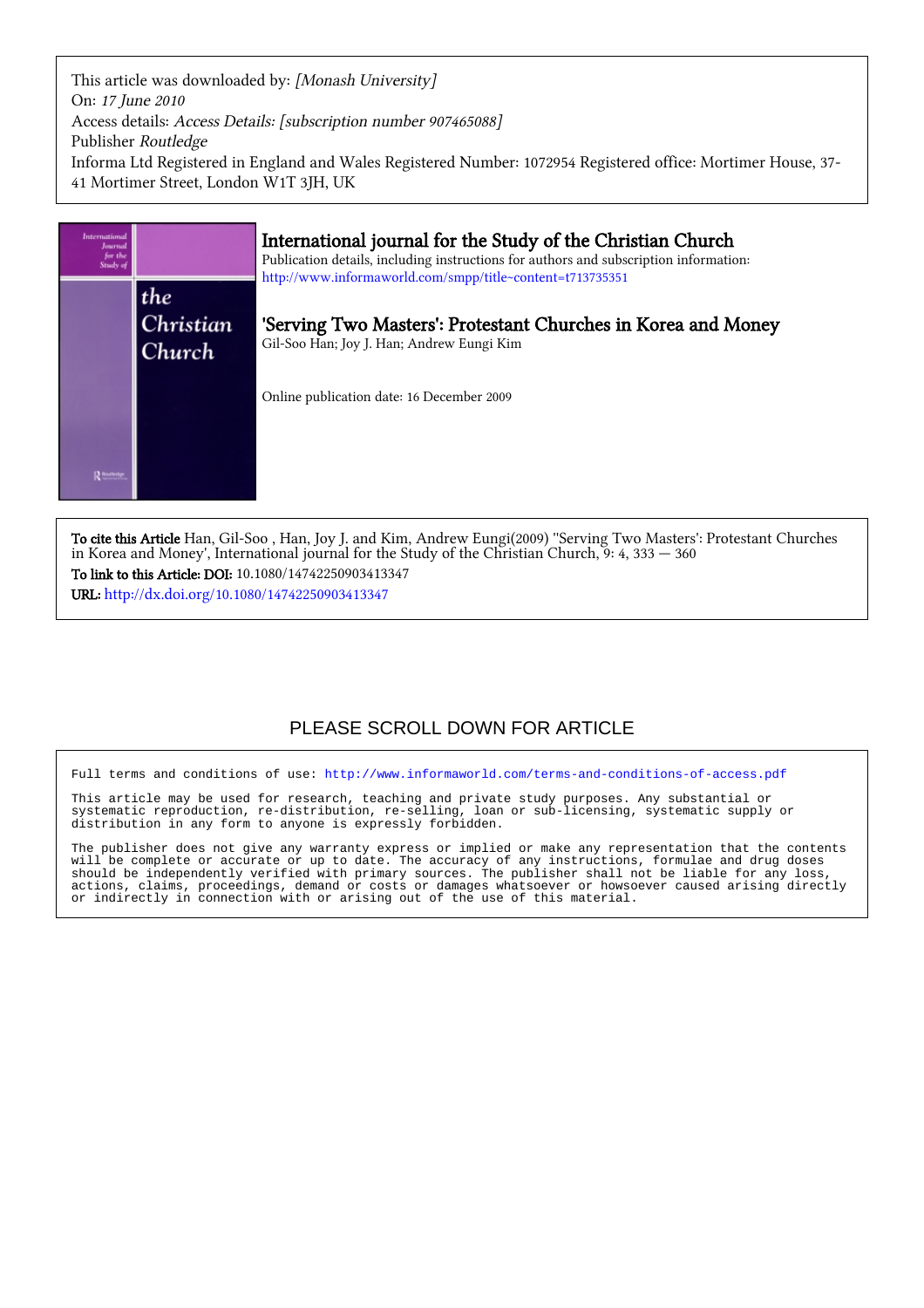# 'Serving Two Masters': Protestant Churches in Korea and Money

Gil-Soo Han, Joy J. Han and Andrew Eungi Kim

Materialism or religio-economic entrepreneurship has been a primary impetus for the explosive growth of Protestant churches in Korea, especially since the 1960s, when rapid industrialisation began to propel Korean society into tremendous economic prosperity. However, since the early 1990s, there has been stagnation, even decline. The primary aim of this article is to identify the most pressing problems facing the Korean Protestant churches and show how these problems have begun to render them less vibrant and possibly to bring about decline in their membership. More specifically, the article identifies how materialism, having deeply penetrated Korean Christianity, led it first to grow and then decline; thus robbing it of its requisite or intrinsic organisational characteristics – being the light and salt of the world.

Keywords: Korean Protestant churches; materialism; religio-economic entrepreneurship; church growth; church decline; over-supply of clergy; church individualism

#### Introduction

One of the curiosities about South Korea that has been most frequently noted outside the country for the past two decades is the explosive growth of the Korean Protestant churches. Many inquiring church-goers are well aware of the Yeouido Full Gospel Church in Seoul, which is the largest congregation in the world with more than half a million members, and of the prevalence of other such mega churches in South Korea. What many of them are not aware of is the extent to which Korean Christianity has been influenced by materialism, inter-church competition and neoliberal market ideology, the philosophy which upholds the free market as the ideal model for the contemporary globalising capitalist economy.<sup>1</sup> The Korean churches' explosive growth since the 1960s has been remarkable, as shown in Table 1. According to the World Christian Database, there are 139 Protestant denominations in Korea<sup>2</sup> and all except 13 denominations have significantly grown for three decades since 1970, with growth rates ranging from 0.57% to 77.62%. However, churches began to stagnate in the mid-1980s and have been declining in

<sup>&</sup>lt;sup>1</sup>Foltz, 'The Religion of the Market'.

<sup>&</sup>lt;sup>2</sup>The WCD incorporates the core data from the *World Christian Encyclopaedia* (WCE) and World Christian Trends (WCT) – [http://www.worldchristiandatabase.org;](http://www.worldchristiandatabase.org) Ministry of Culture and Tourism suggests 170 denominations.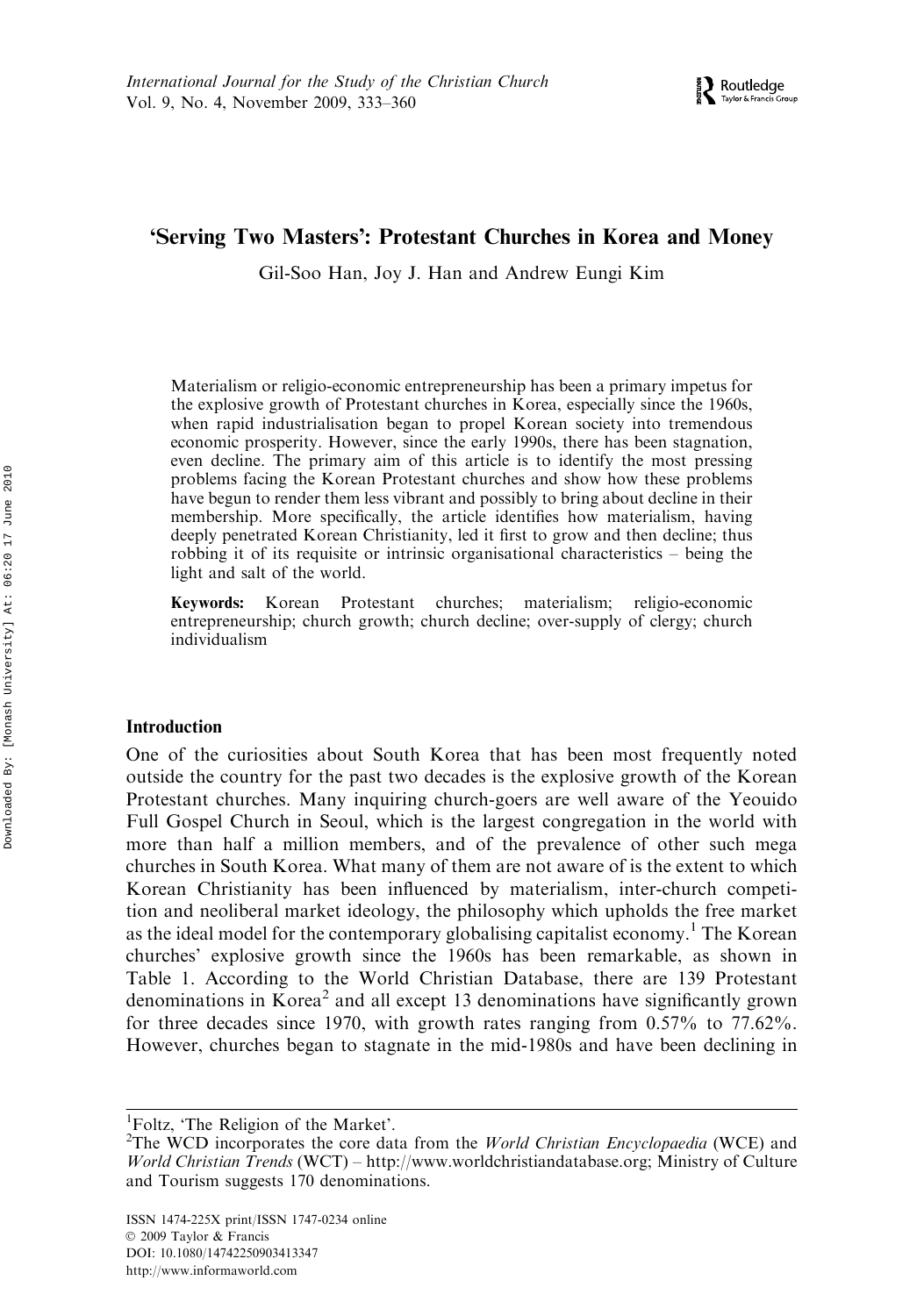| Year                 | 1960. | 1970 | 1980. | 1985 | 1991 | 1995                                                                | $2005^3$ |
|----------------------|-------|------|-------|------|------|---------------------------------------------------------------------|----------|
| No. of<br>Christians |       |      |       |      |      | 623,072 3,192,621 7,180,627 6,489,282 8,070,540 8,760,336 8,616,438 |          |

Table 1. Number of Christians in Korea for selected years.

Source: Compiled from multiple sources by Noh.<sup>4</sup>

membership since the mid-1990s.<sup>5</sup> This downward trend was clearly pronounced in the Korean government's 2005 Population Census data.<sup>6</sup>

One of the possible reasons for the recent decline in the Korean Protestant churches is that they have attempted the 'impossible' task of serving two masters – God and money.<sup>7</sup> The failure of this attempt is deduced from the public reputation of Protestant Christianity in Korea, which has reached the all-time low of its century-long presence. Indeed, a survey regarding perceptions of Korea's Protestant churches found that both Protestant church-goers and the rest of the Korean population agree in perceiving a preoccupation with: quantitative growth; too many denominations and a lack of co-operation amongst churches; church individualism; and the churches' inability to provide their members with practical support and guidance for everyday life. Protestant church-goers further expressed the view that clergy are greedy and self-centred.<sup>8</sup> Korean media reports have covered the 'public' problems of Korean Christianity on numerous occasions, and there have been some theological and social scientific reflections with reference to Korean Christianity's pursuit of materialism.<sup>9</sup>

Korean Christianity's pursuit of materialism is partly due to strong fundamentalist<sup>10</sup> and shamanistic beliefs.<sup>11</sup> More importantly in the context of this article, nearly all, that is up to 95%, of Protestants in Korea are evangelical in their beliefs.<sup>12</sup>

<sup>6</sup>S.-J. Kim, *Hanguk Gyohoeui Ilgopgaji Joeak* [The seven sins of the Korean church], 8.<br><sup>7</sup>Matt 6.24: Latouche, 'The Golden Calf is the Conquerar of God'.

 $<sup>7</sup>$ Matt. 6.24; Latouche, 'The Golden Calf is the Conqueror of God'.</sup>

<sup>&</sup>lt;sup>3</sup>National Statistical Office, *Ingumit Jutaek Chongjosa* [National census].<br><sup>4</sup>Nob. 'Hanguk Gidokovo Sindosu Byeophya' [A study of the chang

Noh, 'Hanguk Gidokgyo Sindosu Byeonhwa' [A study of the change in the number of Christians and a non-growth of Christianity in Korea], 121–2.

<sup>&</sup>lt;sup>5</sup>Noh, Hanguk Gaesingyo Sahoehak [A sociology of Korean Protestantism], 17. NB This article uses throughout the 'Revised Romanization of Korean', which is the current and official Korean language romanisation system in South Korea. At the time of writing, there is debate over which system might be most appropriate.

<sup>&</sup>lt;sup>8</sup>Han Mi Jun, *Hanguk Gaesingyoin-ui Gyohoehwaldong* [A survey report of activities and beliefs of Korean Protestant church-goers], 71.

<sup>&</sup>lt;sup>9</sup>Nonetheless, Korean Christianity has achieved not only quantitative growth in the last few decades but also qualitative growth by concertedly attending to disenfranchised groups of society, sending large numbers of missionaries overseas and providing church-goers with wellinformed, quality instruction in how to be 'the light and salt of the world'. It is not known exactly what proportion of Korean churches is included in such instances of positive qualitative development. Gukmin Ilbo, 'Hanguk, Seongyosa Pasong Segye 3wi' [Korea, third in the world for the number of missionaries sent]; Korea World Missions Association, '2008 Seongyosa Pasong Hyeonhwang' [Facts and figures of dispatched missionaries in 2008].

<sup>&</sup>lt;sup>10</sup>Appraising fundamentalism *per se* is beyond the scope of this article, which seeks, rather, to discuss the socio-economic consequences of the so-called fundamentalism that has been practiced in Korea.<br><sup>11</sup>W.S. Han, 'Hangukgyohoe-ui Yangjeok Seongjang' [Quantitative growth of the Korean

church and the values of Korean Christians]; Jang, *Shamanism in Korean Christianity*. <sup>12</sup>T. Lee, 'Beleaguered Success'. Lee also provides other studies on this figure and debate.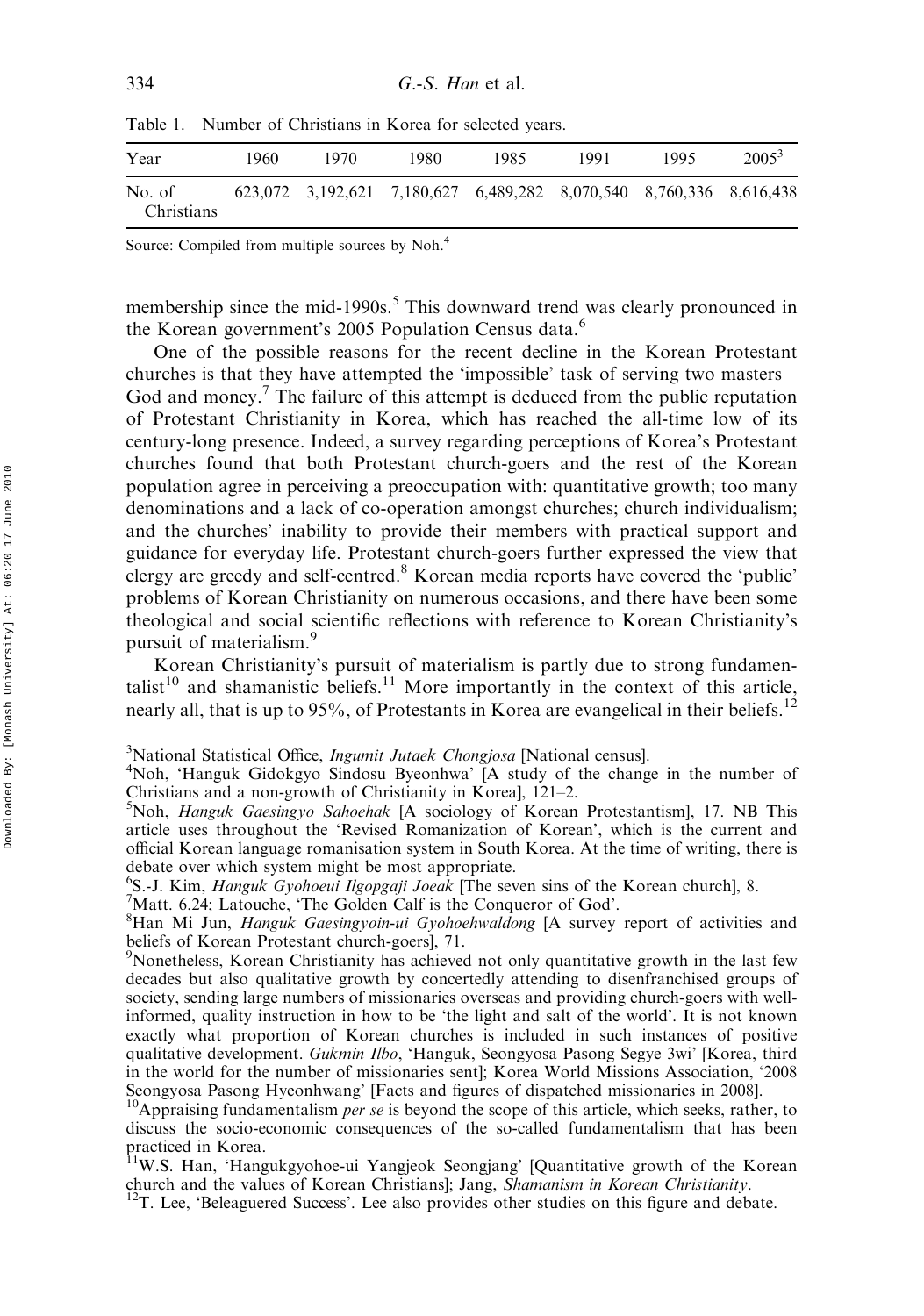Bearing this in mind, unless stated otherwise, we specifically focus here, on evangelical Protestant churches or *Bogeumjuuija*, thus covering most Korean Protestant Christians. This article is a case study of the influence of global capitalism and neoliberalism on them,  $^{13}$  and its purpose is to bring together and illustrate the depth of the problems of Korean Christianity mired in its handling of money.<sup>14</sup>

#### Past studies of the growth and decline of the Korean church

Many scholars attempted to explain the remarkable growth of the Korean churches, particularly in the 1980s, when the phenomenon had become apparent. Wan-Sang Han<sup>15</sup> pointed out that the fundamentalist aspect of Korean Christianity differentiated 'pure' from 'impure' and 'orthodox' from 'heterodox', leading to church splits, though also to further separate growth.<sup>16</sup> In one of the most pertinent studies on the topic in the 1980s, Byong-Suh  $Kim<sup>17</sup>$  took into consideration such issues as industrialisation and urbanisation, social instability and political insecurity as well as 'the motivational aspect of the individual converts'. B. Kim contended that Koreans suffered from instability and stress, or anomie caused by the intense wave of industrialisation and growth-oriented economic policy, and that the church offered them a haven in their quest for certainty on matters of ultimate concern, self-identity, and the social meaning of reality.<sup>18</sup> Church-goers who maintain their indigenous belief systems such as shamanistic fetishism, have been inclined to seek blessings in material wealth, good health, and other forms of personal and financial well-being.<sup>19</sup> Some clergy have stressed and offered a better life 'here and now', not merely in the 'hereafter' – the so-called prosperity gospel. B. Kim's<sup>20</sup> findings are important insights that contribute to the understanding of church growth, in that he looks for explanatory factors in Korean society as well as within the churches and at their nexus. Although Ill-Soo Kim<sup>21</sup> and others rightly identified schism as a factor contributing to eventual church growth, their explanations were less than comprehensive.<sup>22</sup> Part of the reason may be that it was only in the 1990s that the negative consequences of the over-supply of Protestant clergy in Korea became apparent; the crucial 'supply' dimension of church growth was not fully considered in their studies. Supply/demand congruence theory will be further addressed below.

<sup>&</sup>lt;sup>13</sup>Comaroff and Comaroff, 'Millennial Capitalism'.<br><sup>14</sup>Questioning the underside of the so-called 'success of Korean Christianity' may sound like a novel question to non-Korean readers, but has been a familiar task in Korea for the past two decades. The studies dealing with this in the West include Han, Social Sources of Church Growth; T. Lee, 'Beleagured Success'; B. Kim, 'Modernization and Korean Protestant Religiosity'.

<sup>&</sup>lt;sup>15</sup>W.S. Han, 'Hanguk Gyohoe-ui Yangjeok Seongjang' [Quantitative growth of the Korean church and the values of Korean Christians].

<sup>&</sup>lt;sup>16</sup>Yi, 'Hanguk Gyohoeui Bunyeol' [The schism of the Korean church and its historical origins].<br><sup>17</sup>B. Kim, 'The Explosive Growth of the Korean Church Today', 62.

<sup>&</sup>lt;sup>18</sup>Ibid., 69, 71.<br><sup>19</sup>Cf. Grayson, 'Ch'udo Yebae'.<br><sup>20</sup>B. Kim, 'The Explosive Growth of the Korean Church Today', 62.<br><sup>21</sup>I. Kim, 'Organizational Patterns of Korean-American Methodist Churches'.<br><sup>22</sup>B. Kim, 'Hanguk Gyoho of the Korean church phenomenon]; Barret, World Christianity Encyclopedia; Chang, 'Gyopa Bunyeolsang Jeongmal Antakkawayo' [Heart-wrenching denominational splits].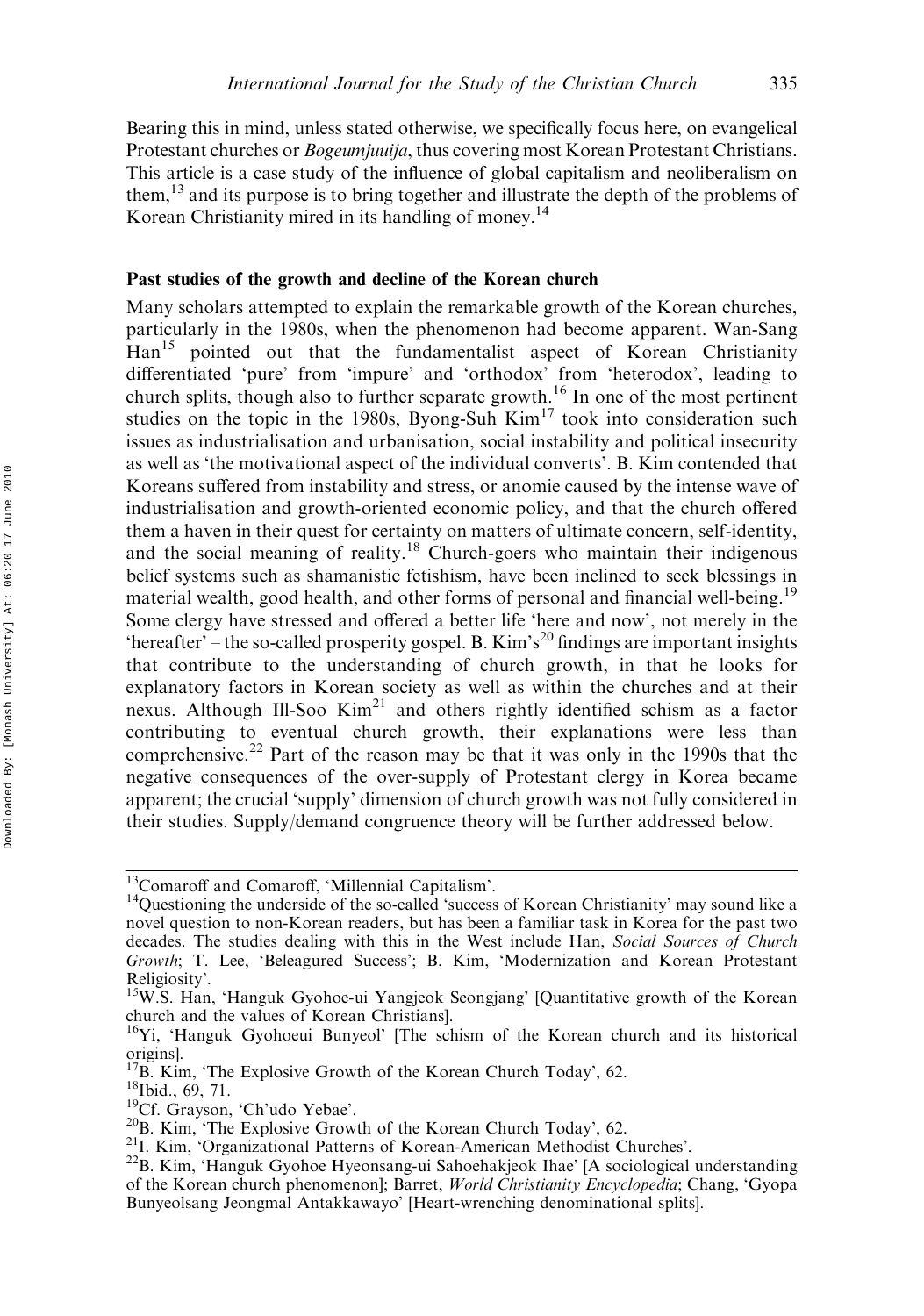Since the mid-1990s, the phenomenon of Korean church growth has prompted many more studies.<sup>23</sup> An insightful and analytical study by Chi-Jun Noh is noteworthy.<sup>24</sup> A highly useful insight of this research is its demonstration of how the selfsame central factors that contributed to growth have consequently contributed to decline as well. Noh has traced the growth of Korean churches by examining three central factors of recent decades: the structural transformation of Korean society through industrialisation; the close affinity between Christianity and modernity; and individual congregational pursuit into expansionism.<sup>25</sup> To elaborate Noh's findings in more detail: first, the process of rapid industrialisation and economic development since the 1960s has engendered occupational and residential shifts, e.g., mass migration from rural to urban areas.<sup>26</sup> This process has necessarily caused psychological tensions, perceptions of relative deprivation, social displacement. The church has been a refuge for a large number of people. However, continued industrialisation and rapid changes in Korean society have also gradually equipped the Korean population with the ability to adjust to these psychological tensions and insecurities. Further, Koreans have evidently begun to reap the fruits of economic development, increasingly focusing on their leisure, entertainment and consumption, especially since the success of the 1988 Seoul Olympics. Church has become less significant in people's lives than it previously was. $27$ 

Second, since Korean independence from Japan in 1945, Korea's agenda of anticommunism, economic development and westernisation have been strongly modernist. Korean Christianity was known to be closely aligned to modernism or modernity in its approach toward modern science, education and technology. This alliance has been an influential factor in leading people to church. However, since the 1980s, a series of new trends have emerged in Korean society, such as anti-Americanism, a rejection of the ideology defined during the Cold War; and the reappraisal and acceptance of 'old' Korean traditions as well as of prevalent secular values, which tend to stand in opposition to modernism and Christianity in Korea.<sup>28</sup>

Third, the Korean churches have been characterised by expansionism, strongly underpinned by 'church-individualism'.<sup>29</sup> Expansion-oriented policies were

 $23$ About a dozen books have been published on this topic – one of the most recent being G.-S. Yi, Daehyeong Gyohoega Manghaeya [Mega churches must perish for the Korean church to livel; also S.-J. Kim. *Hanguk Kyohoeui Ilgopgaji Joeak* [The seven sins of the Korean church]; S.-S. Yi, Churakhaneun Hanguk Gyohoe [The falling Korean churches]. However, most of these books are written for popular interest although they contain some useful insights on the 'real' problems of the churches.

 $^{24}$ Noh, 'Hanguk Gidokgyo Sindosu Byeonhwa' [A study of the change in the number of Christians and a non-growth of Christianity in Korea]. Similar findings have been demonstrated by J.-S. Kim, 'Hanguk Gaesingyo Gaegyohoe Juui' [A study on the churchindividualism and growth]; Lee, 'Hanguk Gyohoe-ui Seongjanggwa geu Dunhwa' [A sociological study on the factors for church growth and decline].

<sup>&</sup>lt;sup>25</sup>Noh, 'Hanguk Gidokgyo Sindosu Byeonhwa' [A study of the change in the number of Christians and a non-growth of Christianity in Korea].<br><sup>26</sup>Baker, 'Sibling Rivalry', 299; A. Kim, 'The Rise of Protestantism'.

 $27$ Noh, 'Hanguk Gidokgyo Sindosu Byeonhwa' [A study of the change in the number of Christians and a non-growth of Christianity in Korea], 147; cf. Han, Social Sources of Church

Growth; Han, 'Rapid Industrialization, the Birth of Religio-economic Entrepreneurship'.<br><sup>28</sup>Noh, 'Hanguk Gidokgyo Sindosu Byeonhwa' [A study of the change in the number of Christians and a non-growth of Christianity in Korea], 147.

<sup>&</sup>lt;sup>29</sup>C. Noh notes that church-individualism is an approach or policy whereby an individual congregation sets its own goals and undertakes its own missions; and invests human and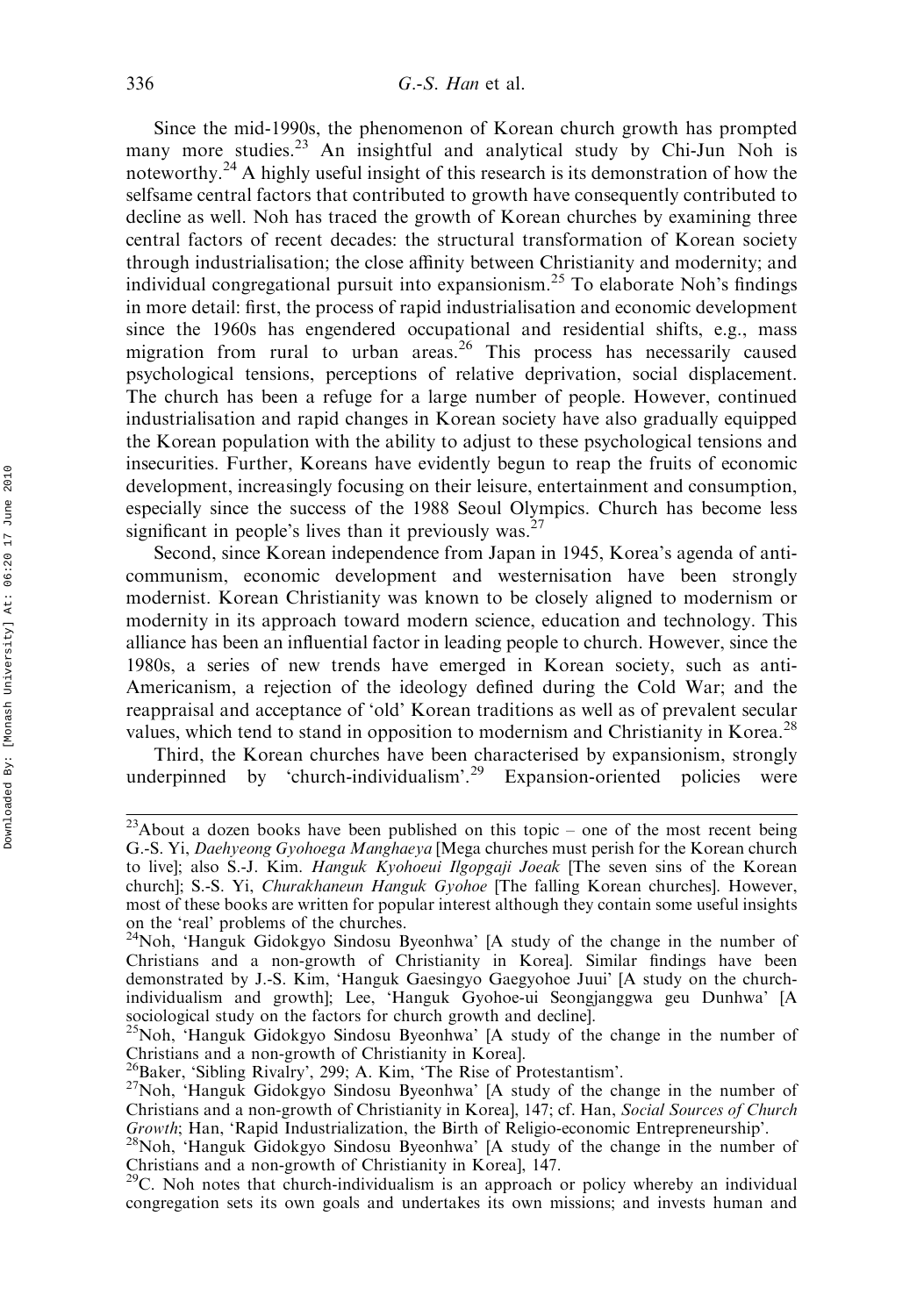legitimised not only by the churches' economic subsistence, but also by evangelism and church growth theology.<sup>30</sup> However, this continuing trend brought about the infiltration of secular motives, and a decline in the 'quality' of church-goers. A further expression of self-destructive expansionism was evident until the 1970s and 1980s, when church-individualism was a catalyst for growth through the accommodation of those who suffered from social displacement and relative deprivation. However, when this was vigorously pursued, the churches became demographically concentrated and effectively exclusive, losing public and social support as a consequence. These tendencies provided the Korean public and existing church-goers with little incentive to maintain church association.<sup>31</sup>

Another significantly plausible suggestion has been posited by Cheol Yi.<sup>32</sup> Still working within the general parameters of supply and demand theory, Yi introduces the role of supply and emphasises it in explaining church growth and decline.  $Y_1^{33}$ points out that most studies of church growth have sought answers from Korean society's political, economic, social and cultural changes and have suggested that the resulting tension and relative deprivation led Korean people to *demand* religious needs.  $Yi^{34}$  is not convinced by this *demand* approach and argues that the limit of its explanatory power corresponds with contemporary debate over the demise of the socalled secularisation thesis.<sup>35</sup> Instead, Yi suggests that it is rather the *supply* side that should be identified as a significant source of the growth and decline of religion.<sup>36</sup> Essentially, Yi's suggestion is that recent church decline can be examined through rational choice theory, i.e., that which Christianity *supplies* has become problematic in meeting the needs of the public or potential church-goers. Yi goes on to suggest that the over-supply of clergy or hyper-competition among them, and consumers' possible development of resentment towards the church have been problematic. The church's preoccupation with consumers' preferences and expectations may have blemished the principles of Christian teaching, in turn leading some 'potential customers' to turn away from Christianity.<sup>37</sup> Moreover, the emergence of functional alternatives such as new leisure activities and the New Age Movement has meant a relatively weaker position for Christianity in Korean society.<sup>38</sup>

These studies are insightful, as they clearly situate church as a social institution in the broader context of rapidly changing Korean society. However, while these studies of the Korean church remain convincing and share much in common in their explanations with the findings of Han's study, most studies of the Korean churches

material resources in order to maintain and expand the individual congregation as an organisation, see Noh, 'Hanguk Gyohoe-ui Gaegyohoe Juui' [A study of church-individualism in Korean Christianity], 81.

<sup>&</sup>lt;sup>30</sup>Pak, 'Gyohoe Seongjang Mueosi Munjeinga?' [Church growth theology, what is wrong with it?], 19–21.

 $31$ Noh, 'Hanguk Gidokgyo Sindosu Byeonhwa' [A study of the change in the number of Christians and a non-growth of Christianity in Korea], 148.

<sup>&</sup>lt;sup>32</sup>C. Yi, 'Sesokhwa Irongwa Gyohoe Seongjang' [Secularisation thesis and church growth].<br><sup>33</sup>Ibid., 66. 34Ibid. 35Swatos, Jr and Christiano, 'Secularisation Theory'; Secularisation thesis still offers much

insight in analysing Protestant churches in the context of the Korean society and it may be

premature to declare the demise of the secularisation thesis.<br><sup>36</sup>C. Yi, 'Sesokhwa Irongwa Gyohoe Seongjang' [Secularisation thesis and church growth], 66.<br><sup>37</sup>Berger, *The Social Reality of Religion*.<br><sup>38</sup>C. Yi, 'Sesokhwa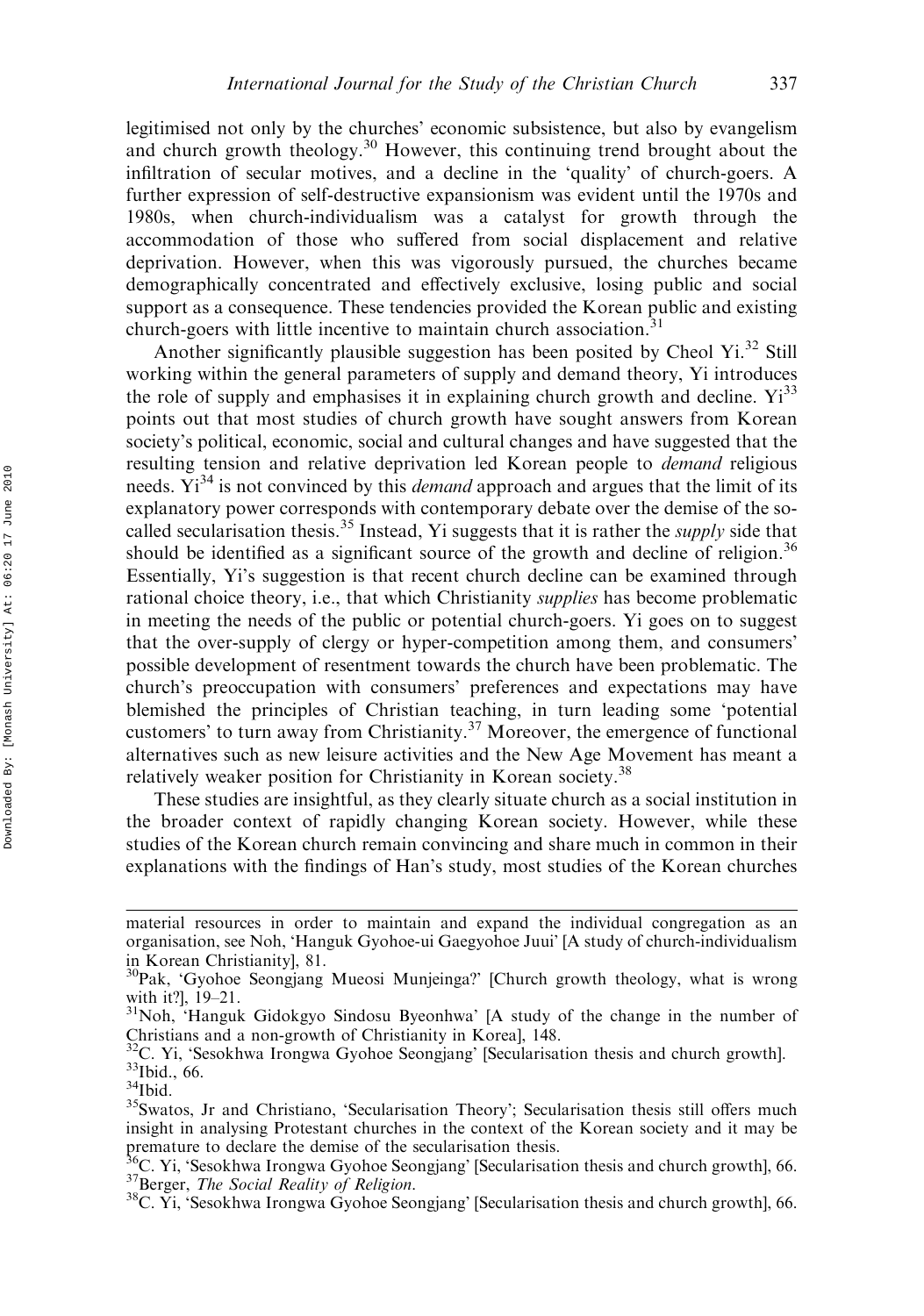are yet to be further theorised. As implied above, the two most important concepts in understanding church growth and decline in Korea are the theories of 'supply and demand' and 'religio-economic entrepreneurship'.<sup>39</sup> These two concepts not only explain church growth and decline since the 1960s but also illuminate why the Korean churches have been preoccupied with materialism and how they have experienced massive support from the public and then, more recently, resentment and animosity. The sections which follow here will expand on these two concepts and then move on to elaborate on several ways in which Korean churches have been struggling in serving two masters, i.e., Christian principles and money.

# Supply/demand congruence theory

Supply/demand congruence theory derives from a market metaphor in which the concept of the 'market' requires one to bear in mind 'the pool of potential churchgoers available to a congregation'.<sup>40</sup> Unlike other church growth theories which focus on 'local or national institutional factors' or 'local or national contextual factors',<sup>41</sup> the supply/demand congruence theory more fully considers the interaction between internal and external factors. Currie et al.<sup>42</sup> have noted that 'it can be argued that a church's very existence is the product of demand for it, however unconsciously and incoherently expressed, by a part of a population'. While an understanding of church growth/decline is not to be sought exhaustively in supply/ demand factors, we shall show that these are of central importance in explaining the Korean churches. The increase in demand for the existence of a church, irrespective of whether the demand is from church-goers or from non-church-goers, leads churches to supply more services or results through the establishment of new churches. This is essentially what  $\text{Kim}^{43}$  and  $\text{Noh}^{44}$  have argued. Bodycomb<sup>45</sup> contends that a high degree of supply/demand congruence (i.e., when both supply and demand are high) brings about church growth and a high degree of incongruence produces stability or decline. However, as is the case with the economic supply/demand principle, demand may be manipulated by controlling supply. For example, when there is an adequate supply of clergy to meet new demand, and they establish churches and provide appropriate services or functions, there will be church growth.<sup>46</sup> According to Currie et al.,<sup>47</sup>

in so far as church-membership growth can be attributed to a supply-and-demand relationship, in which membership facilities are supplied by a church and demanded by a recruitable population, the external constituency probably acts on the church to produce demand-induced supply, while the church probably acts upon the internal constituency to produce supply-induced demand.

<sup>&</sup>lt;sup>39</sup>Han, *Social Sources of Church Growth.*<br><sup>40</sup>Olson, 'Church Friendships', 432.<br><sup>41</sup>Hoge and Roozen, *Understanding Church Growth and Decline*.<br><sup>42</sup>Currie, Gilbert, and Horsley, *Churches and Churchgoers*, 119.<br><sup>43</sup>B. Ki Christians and a non-growth of Christianity in Korea].

<sup>&</sup>lt;sup>46</sup>Han, *Social Sources of Church Growth*, 32–3.  $47$ Currie, Gilbert, and Horsley, Churches and Churchgoers, 7.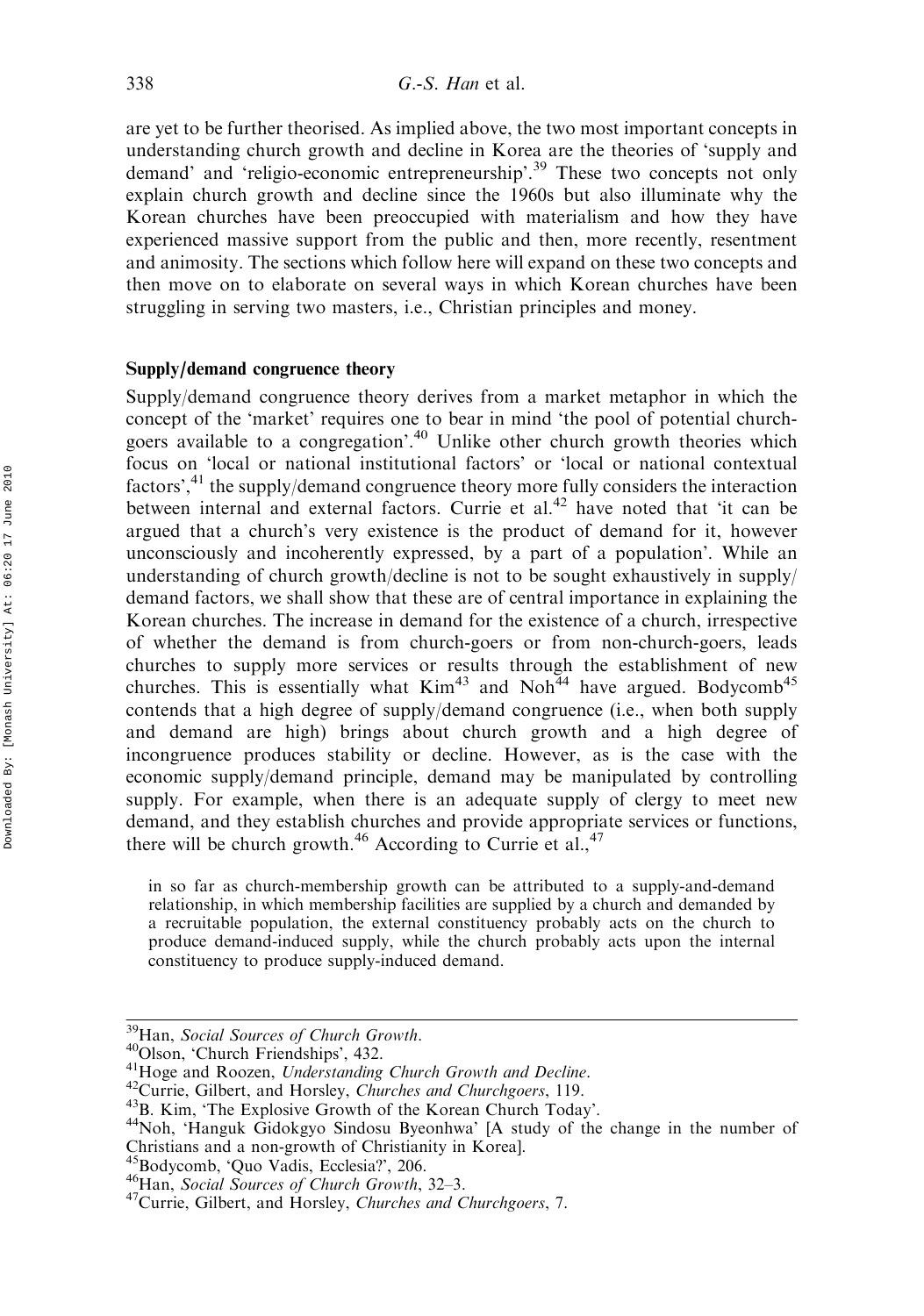A remarkable feature of Korean churches is the over-supply of church ministers, which arises for complex social, cultural and historical reasons, including a high education fever, the Confucian tradition of respect for authority figures, a close alliance between modern education and theological colleges, and the existence of numerous denominations within Korean Christianity.<sup>48</sup> As of 2005, for example, there were 170 denominations,  $60.785$  churches, and 124,310 pastors.<sup>49</sup> Since the 1960s, the establishment of nearly all of Korea's individual congregations has been aggressively driven by an over-supply of ministers. Theological colleges have often admitted students who failed to enter the non-theological institutions of their choice.<sup>50</sup> Most of these students have been in their early 20s with little noneducational life experience, and some of them have chosen theological training not necessarily out of a sense of mission. They are well aware, however, that to be a member of the clergy in Korea is to be rewarded with some economic and social status. Furthermore, in Korean society, students' future is often directed by their parents rather than by themselves. Some Christian parents strongly urge one or two of their sons to undertake theological training and become church ministers. These theological graduates have established churches and have been able to recruit members from other established churches or through conversion. This has been achieved largely through the hard work of the minister and laity involved.

Wuthnow aptly points out that when studying the growth of a religious group one should consider both the demand and supply sides.<sup>51</sup> An increase in church membership is not only the result of successful recruitment of newcomers and of an increasing demand from the mass of people, but also the result of establishing new churches and of recruiting more members into existing churches. However, the supply/demand congruence approach has remained largely in the form of a theoretical assumption, without being utilised in detail in empirical study, the main exceptions being the work by Currie et al.<sup>52</sup> and the more recent work by Han.<sup>53</sup> In this article, the significance of *supply* in terms of the growth and decline of the church will be further clarified. The supply/demand congruence theory is about understanding the supply of, and demand for, functions undertaken by the churches. The supply side is particularly driven by 'religio-economic entrepreneurship' which we shall outline in the following section.<sup>54</sup>

#### Religio-economic entrepreneurship

Religio-economic activity is a combination of religious and economic activities undertaken by professional clergy and members of a church. Religion and money have always been essential dimensions of any religion, including Christianity, from time immemorial. The term 'religious entrepreneurship' has been used by Dearman in her study of the Korean immigrant churches in the United States, where she argues that 'the fact that [a] high percentage of the churches were established by

<sup>&</sup>lt;sup>48</sup>See Han, Social Sources of Church Growth, for further details.<br><sup>49</sup>Ministry of Culture and Tourism, 2005 Munhwa Jeongchaek Baekseo [2005 White paper for cultural policy].<br><sup>50</sup>Clark, *Christianity in Modern Korea*, 27.

<sup>&</sup>lt;sup>51</sup>Wuthnow, *Meaning and Moral Order*, 62.<br><sup>52</sup>Currie, Gilbert, and Horsley, *Churches and Churchgoers*.<br><sup>53</sup>Han, *Social Sources of Church Growth*.<br><sup>54</sup>Much of these ideas have been developed in an earlier work, Ibid.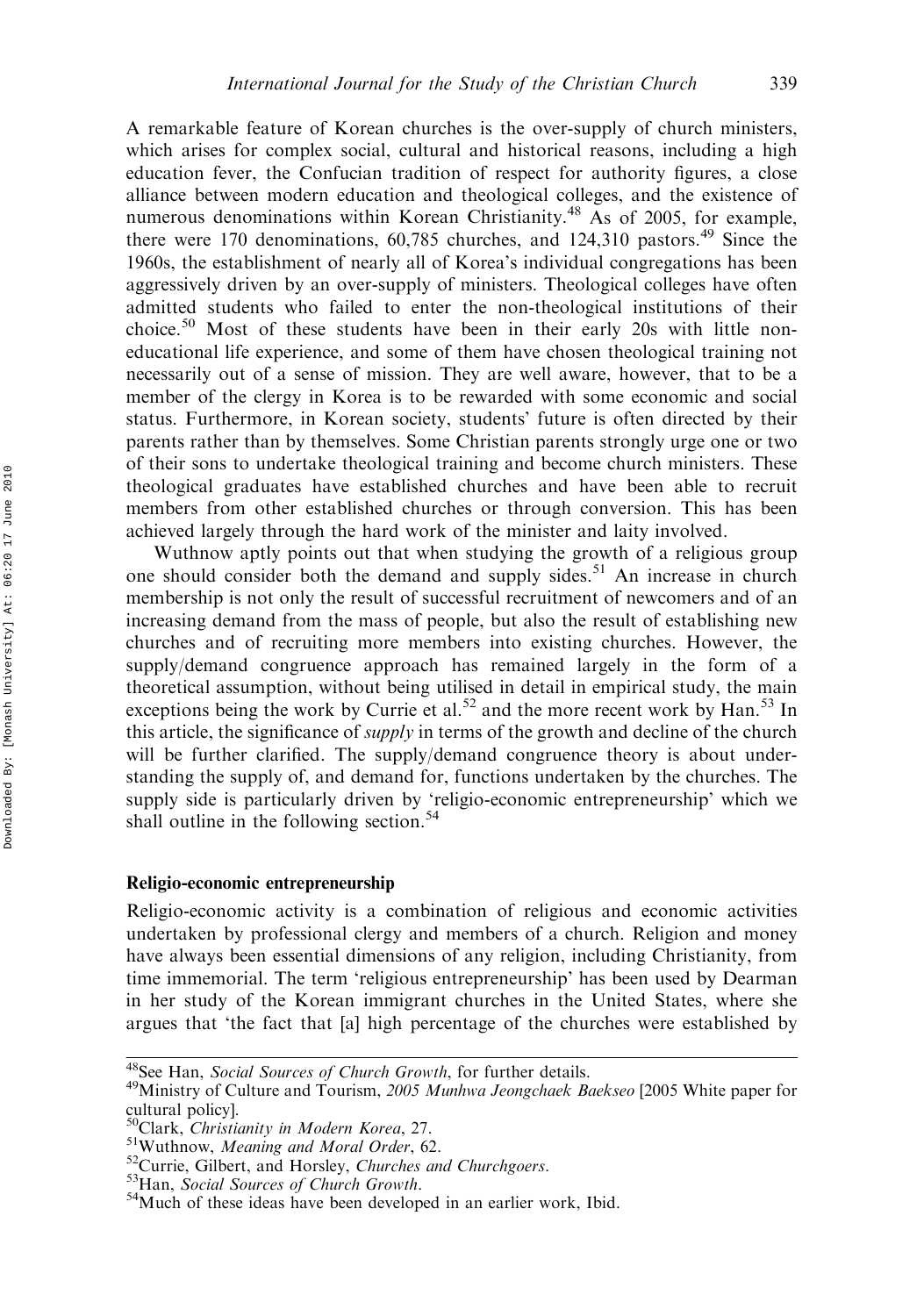ministers demonstrates the high level of religious entrepreneurship among the immigrant ministers'.<sup>55</sup> Regrettably, Dearman has not developed this important idea any further.

It has been a tradition of many churches to meet the clergy's financial requirements by levying a portion from the laity's income (tithing). Among the clergy, religious aspirations often combine with non-religious, financial or ownership aspirations.<sup>56</sup> Turner notes that Weber's view of religion involves the assumption that 'there is an exchange relationship [both economic and religious] between the virtuosi and the mass' (added). Thus, the clergy serves the 'mass' and the 'mass' contributes various forms of payment to the clergy who do not, therefore, have to make a living in the marketplace.<sup>57</sup>

Of course, the clergy's ministerial service is not necessarily religious only, but can also be social, political or aesthetic, as the church is essentially a social organisation with a function of religious dimension. Luhmann<sup>58</sup> suggests that because the church employs functionaries such as clergy and administrators, it can be regarded as an organisation in which a market situation nonetheless prevails between the functionaries and members.<sup>59</sup> Sometimes, the clergy may feel that the standard of living possible with their income and their social status is insufficient. Accordingly, not many people may regard the profession of clergy as an attractive career. In other cases clergy may be well paid or have considerable prestige and the competition to enter this profession may heighten. The extent to which the occupation of clergy is seen as prestigious or not varies from one society to another and from one era to another. In other words, it largely depends on the socio-economic, cultural and historical backgrounds of each society. What is proposed here is that the birth of religio-economic entrepreneurship depends upon the social settings of each society.

Some theological graduates may be impelled to involve themselves in church ministry to make a living, despite their ambition to follow a different career, because the specialisation of theological training makes it minimally relevant for other careers. Whether or not this actually does apply and whether or not a theological graduate would be easily absorbed into occupations other than religious or theological sectors depends upon the social contexts of each society. The concept of religio-economic entrepreneurship shares some of the characteristics of modern marketing promoted since the 1950s. This is because, apart from the usual meaning of 'marketing' which conjures up selling, influencing and persuading, the core of this concept of marketing is to serve and satisfy the needs of the customer,  $60$  just as meeting the needs of church-goers is an important task of the religio-economic entrepreneur. 'The Entrepreneur Model' of cult innovation in the article, 'Three Models of Cult Formation', <sup>61</sup> sheds some light on religio-economic entrepreneurship. Members of cults are usually keen to recruit people in order to sustain their organisation. Door-to-door visits or friendship networks are often used for this purpose. However, the entrepreneurial model seeks the origin of cult formation or

<sup>&</sup>lt;sup>55</sup>Dearman, 'Structure and Function of Religion', 175; Levitt, 'Marketing Myopia', 45–6.<br><sup>56</sup>Yinger, *The Scientific Study of Religion*, 353.<br><sup>57</sup>Turner, *Religion and Social Theory*, 90.<br><sup>58</sup>Cited in Thung, 'Organising 45–6.

 $61$ Stark and Bainbridge, The Future of Religion, 178-88.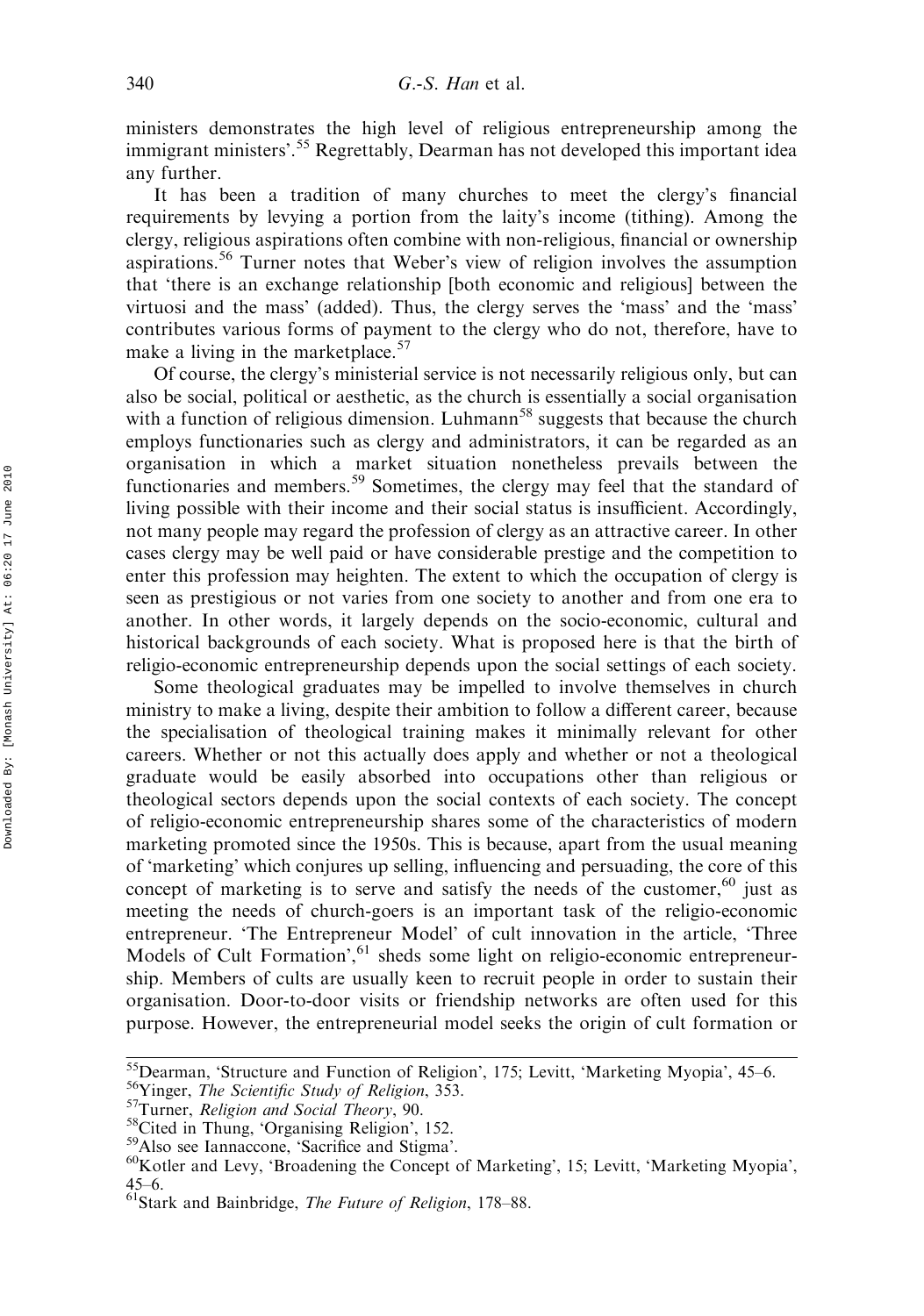growth by looking primarily at the business or entrepreneurial aspects of cults, thus neglecting or under-estimating the religious aspects of the groups. The perspective of religio-economic entrepreneurship, as initially proposed by  $\text{Han}$ <sup>62</sup> seeks to avoid this by taking into account both the religious and the business/financial aspects of churches.<sup>63</sup>

Wilken<sup>64</sup> suggests that it is possible to delineate types of entrepreneurship other than economic entrepreneurship. What type of entrepreneurship is involved would be determined by the factors that are combined in the process and by the consequences that are achieved. He indicates, for example, that

Political entrepreneurship will involve the combination of political factors of production, whatever they may be, and the achievement of political consequences. Economic entrepreneurship involves the combination of economic factors of production – land, labor, capital, and technology – and economic consequences, usually the production of goods and services. (Original italics)

It is proposed here that the religio-economic entrepreneur:

(1) contributes to, and is influenced by, the supply of and demand for religious services; (2) apart from offering religious services and being rewarded for this, can also be engaged in various social services and activities as the necessity occurs; (3) regards the religious organization as the main site where she or he works; (4) seeks social status, financial power and security in addition to religious rewards; and (5) ideally considers both the religious and economic aspects in his or her ministry as equally important, although in actuality the balance between these two aspects may vary.

As noted, the concept of religio-economic entrepreneurship appreciates equally both the religious and economic dimensions of a religious organisation. Nonetheless, the Korean churches' preoccupation with materialism or the economic dimension has strongly characterised a significant proportion of what they do, and how they do it.<sup>65</sup> Furthermore, there have been many other theological research findings on the religiosity of Korean Christianity. For this reason, the rest of the article will be devoted to the economic dimension or materialism of Korean churches, explicating several prevalent tendencies and issues often raised by the popular media and in studies by scholars, namely, church-individualism, growth-oriented church policy, inheriting and selling churches, and the quality of clergy.

## Church-individualism and 'inward looking' tendencies

Church-individualism (Gaegyohoejuui) refers to 'an approach or policy whereby an individual congregation sets its own goals and undertakes its own missions; and invests human and material resources in order to maintain and expand the individual congregation as an organisation'.<sup>66</sup> A survey has found that  $46.2\%$  of church-goers in Korea wish their offerings to be primarily used within individual churches, while

<sup>&</sup>lt;sup>62</sup>Han, *Social Sources of Church Growth*.<br><sup>63</sup>Despite this effort to recognise equally these two different dimensions of religion and economy, the majority of the Korean church seems to have been preoccupied by 'economy' in the last few decades.<br><sup>64</sup>Wilken, *Entrepreneurship*, 59.

 $65W$ . Lee, Hanguk Gyohoe-ui Hyeonsilgwa Jeonmang [The Korean church: its reality today and prospect].<br><sup>66</sup>Noh, 'Hanguk Gyohoe-ui Gaegyohoe Juui' [A study of church-individualism], 81.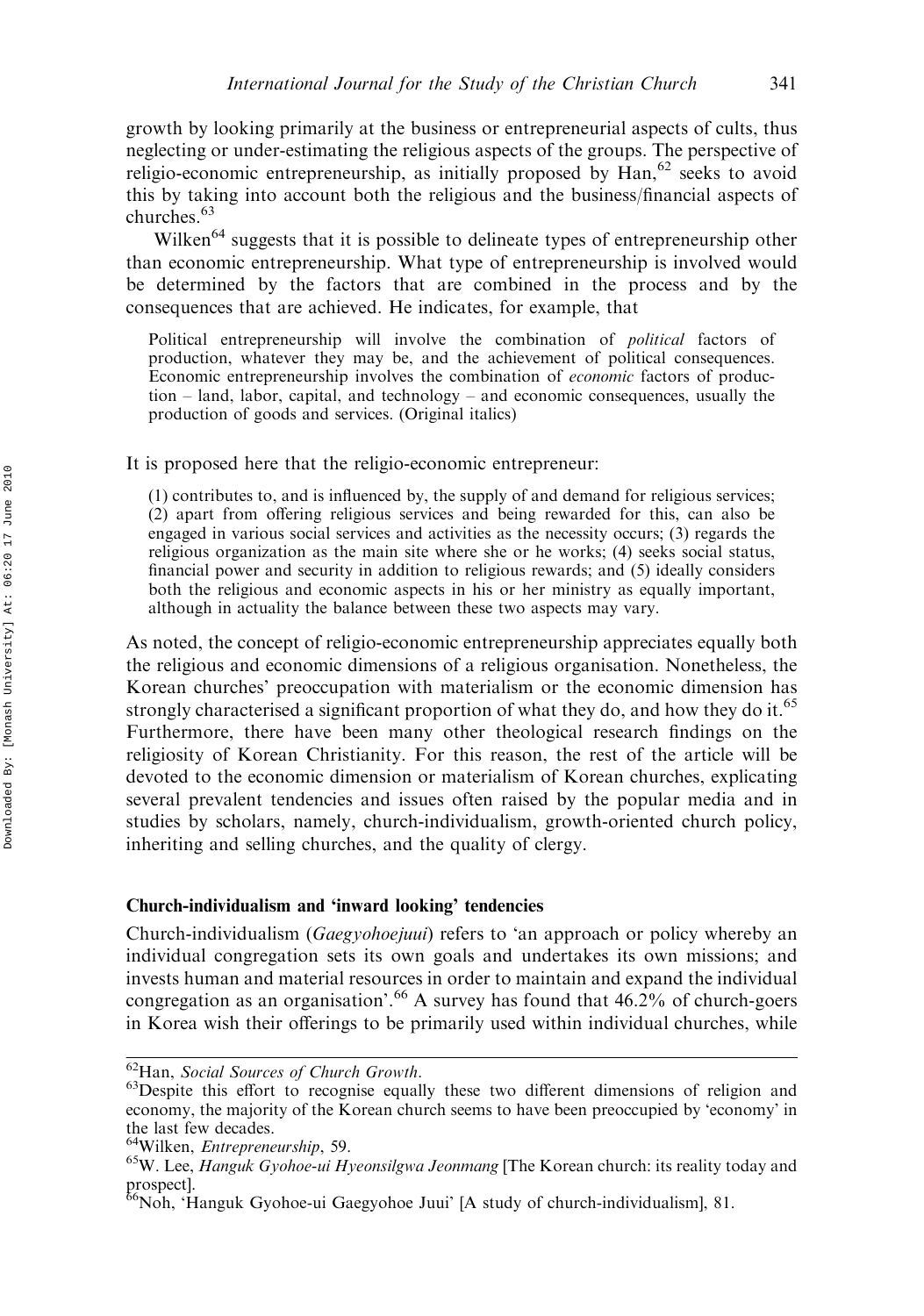20.2% suggest the money be used 'outside their churches', for example, for orphanages and elderly care, and 26.4% suggest financial support for churches in rural areas.<sup>67</sup> In his analysis of the yearly financial reports of 154 churches, Noh<sup>68</sup> found that 82.4% of their funds were used to meet needs within respective individual congregations. Noh<sup>69</sup> contends that the use of human resources is predominantly for the sake of 'within' and that this is a key reason for the poor resourcing of many inter-church or inter-denominational Christian organisations established for the sake of the common good, such as the 60-year-old Korean National Christian Council (KNCC), the Christian Publishing House, the Korean Bible Society, Korean Christian Broadcasting and the Christian Education Council. Such organisations have often been supported by foreign Christian organisations. Even within a major denomination, there are serious problems of communicating between the denominational head office and its individual congregations, because priority is given to individual churches rather than to the denomination as a body which encompasses its numerous members. These characteristics of the Korean churches demonstrate church-individualism.<sup>70</sup>

There are many social and historical factors which account for churchindividualism in Korea. First, in 1893, the first Conference of the Missionaries Council in Korea adopted ten operating principles for Korean Protestant churches, on the basis of the Nevius Mission Plan. This plan injected an independent nature into Korean Christianity throughout its history. The central aim of the plan was to lead churches in the mission field to be 'independent, self-reliant, and aggressive native churches', which was the 7th principle adopted.<sup>71</sup> The nascent Korean church with very little human and material resources available had no alternative but to adopt the principle.

Second, several studies have found that Korean Christianity tends to be overly conservative, individualistic, apocalyptic, and this-worldly, seeking prosperity in this world due to socio-cultural reasons.<sup>72</sup> These belief systems have isolated the churches from broader society; and church members have been largely centred around individual congregations, consequently facilitating church-individualism.<sup>73</sup> The isolation of the churches from the broader society was pursued by western missionaries in Korea in the early twentieth century: they vehemently sought the church growth through the recruitment of more members. The Korean churches were also categorically apolitical during the Japanese colonial period and have remained so ever since.<sup>74</sup> By comparison, Jae-Seong Kim has found that Korean Catholics' concept of church generally refers to broader universal Catholicism,

<sup>&</sup>lt;sup>67</sup>J. Kim et al., *Hanguk Gyohoe Seongjanggwa Sinang* [A study of Korean church growth and faith], 176.

<sup>68</sup>Noh, 'Hanguk Gyohoe Jaejeong Gujo' [A sociological study of the Korean church's financial structure], 165.

<sup>&</sup>lt;sup>69</sup>Noh, 'Hanguk Gyohoe-ui Gaegyohoe Juui' [A study of church-individualism], 83.<br><sup>70</sup>Ibid.<br><sup>71</sup>I. Kim, 'Organizational Patterns of Korean-American Methodist Churches'.<br><sup>72</sup>Jeong, 'Hanguk Gidokgyoin-ui Singwan' [A reflect

Korean Christians]; Suh, 'Hanguk Geuriseudoin-ui Uisikgujo' [Thought process of Korean Christians].<br><sup>73</sup>Noh, 'Hanguk Gyohoe-ui Gaegyohoe Juui' [A study of church-individualism], 87.

<sup>&</sup>lt;sup>74</sup>Noh, Iljeha Hanguk Gidokgyo [A study of Korean Christian national movement during the Japanese colonial period]; Jang, 'Gunsa Jeongkkwongi Hangukgyohoewa' [The Korean church and government power during the military government].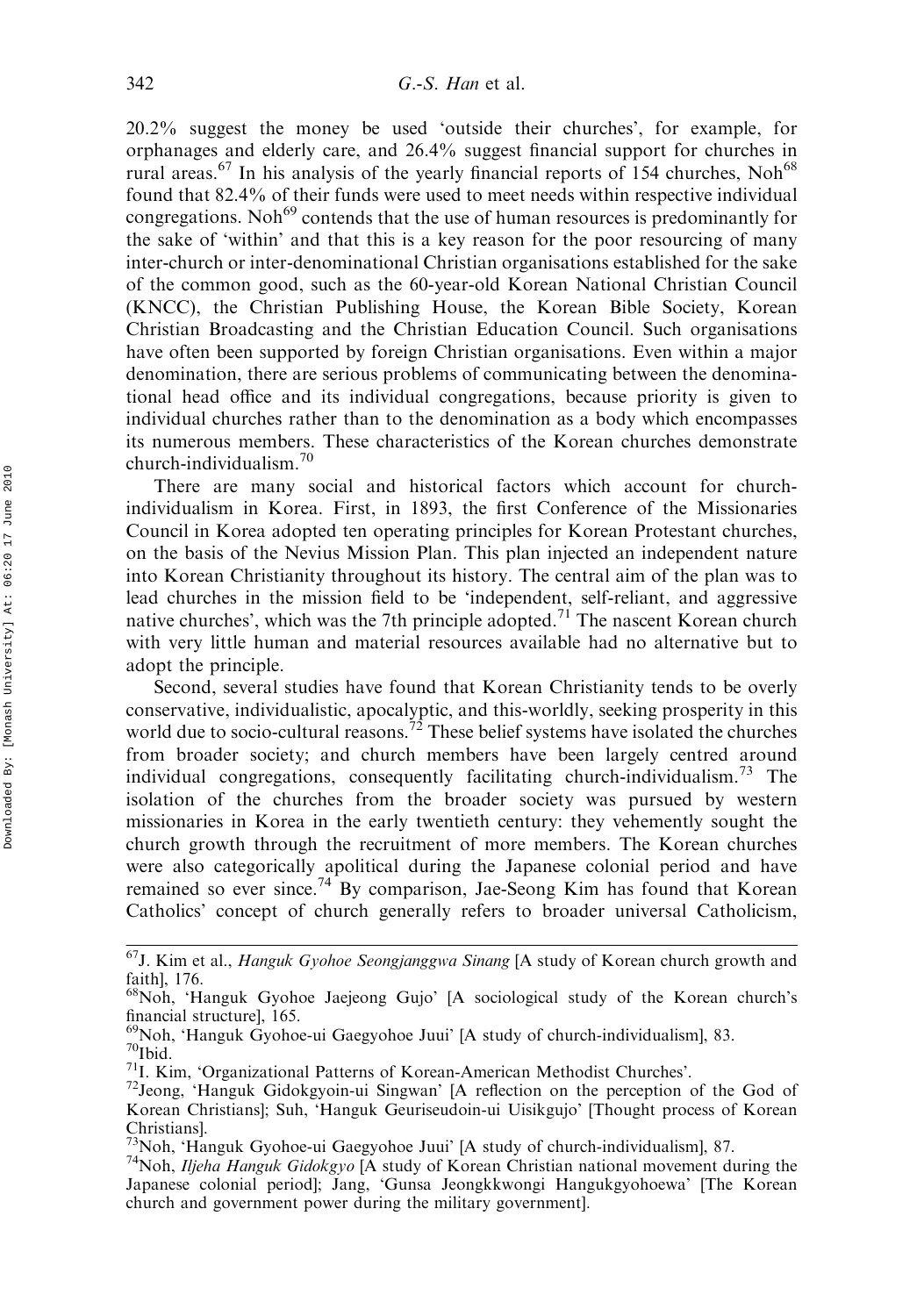whereas Korean Protestants' concept is often limited to their individual congregations.<sup>75</sup>

Third, Christianity in Korea has been heavily influenced by an indigenised Confucianism, organised around the idea of filial piety ('respect for parents'), and this has led to Korean life being 'family-oriented', with a strong sense of in-group loyalty.<sup>76</sup> 'Family-like' relations and 'we feelings' amongst members within a congregation are strongly cultivated and can make each congregation exclusive to outsiders.<sup>77</sup> This tendency has seriously entrenched the already prevalent churchindividualism whereby there is little cooperation, but rather competition amongst churches, regardless of whether they belong to the same denomination or not.<sup>78</sup> The prosperity or otherwise of a congregation is almost entirely its own responsibility, even in denominations which have a conciliar structure which extends beyond the local congregation.<sup>79</sup>

Fourth, Protestant church polity is inherently different from that of Catholicism, for example. Presbyterian and Congregationalist types of polity are most prevalent in Korean Protestantism. The presidential term of each denominational council is a year or slightly longer, thus it is difficult to establish a strongly centralised organisation by any means. As a result, the denominational council fails to form a strong network of co-operation among member congregations; and the most important and practical decision-making powers lie with each individual church council consisting of the clergy and elders.<sup>80</sup> Conversely, ministers of congregations are frequently employed indefinitely. More importantly perhaps, the invitation and settlement of a minister is totally controlled by the individual congregation. This makes it difficult for any denominational council to discourage the churchindividualism that continues to flourish. Chi-Jun Noh argues that churchindividualism, buttressed by these underpinning reasons, has been further exacerbated by organisational survival mechanisms within individual congregations. Individual congregations, which co-operate little with their denominational councils, have been seeking ways to survive as organisations as well as meeting the desires and requests of their member-church-goers.<sup>81</sup> Forming a close community, especially in the context of Confucian-influenced Korean society, the members of each congregation share 'we feelings' and 'role-feelings' in their mutually dependent

<sup>75</sup>J. Kim, 'Hanguk Gaesingyo Gaegyohoe Juui' [A study on the church-individualism and

growth], 83.<br><sup>76</sup>B. Kim, 'Hanguk Gyohoeui Jonggyoseong' [Religiosity and stratification within Korean Christianity – Protestantism], 126–8.

 $77$ Yi, 'Hanguk Gyohoe Mokhoegujo' [Direction of the reformation of ministry structure in the Korean church]; Noh, 'Hanguk Gyohoe-ui Gaegyohoe Juui' [A study of churchindividualism], 87.

<sup>78</sup>Choe, 'Gaegyohoe Juui, Eunsa-ui Nangbi' [Church-individualism, a waste of talents], 5; J. Kim, 'Hanguk Gaesingyo Gaegyohoe Juui' [A study on the church-individualism and growth], 2.<br><sup>79</sup>Han, 'Rapid Industrialization, the Birth of Religio-economic Entrepreneurship'.

<sup>&</sup>lt;sup>80</sup>J. Kim, 'Hanguk Gaesingyo Gaegyohoe Juui' [A study on the church-individualism and growth], 62; Choe, 'Gaegyohoe Juui, Eunsaui Nangbi' [Church-individualism, a waste of talents]. This is not only a trend with Protestant churches in Korea, but elsewhere.; Noh, 'Hanguk Gyohoe-ui Gaegyohoe Juui' [A study of church-individualism], 90; Mehl, The Sociology of Protestantism, 155.<br><sup>81</sup>Noh, 'Hanguk Gyohoe-ui Gaegyohoe Juui' [A study of church-individualism], 96.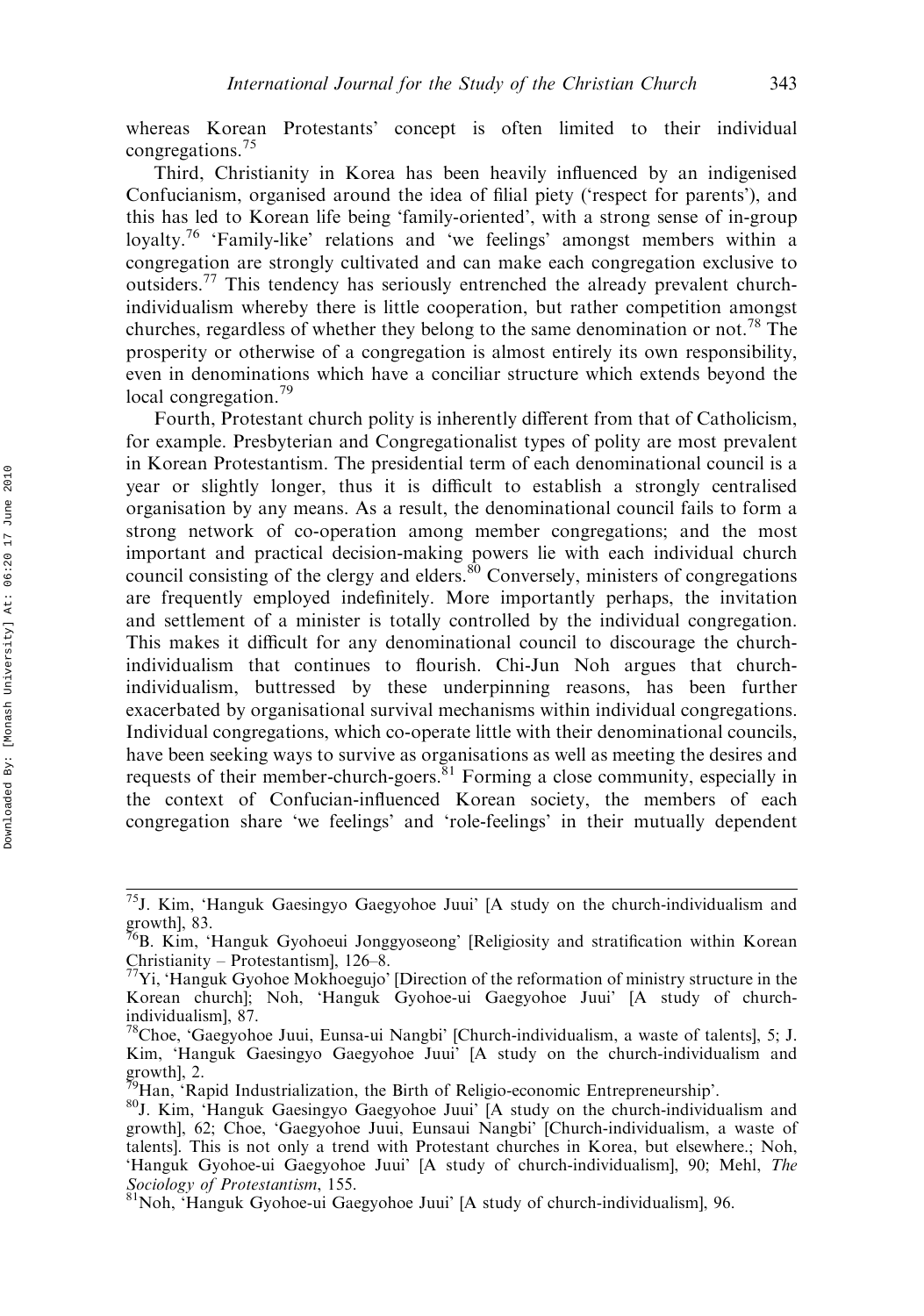relationships, working towards establishing a strong organisation by any and all means.<sup>82</sup>

Finally, in addition to the social, cultural and historical backgrounds which have facilitated the birth of church-individualism, another influential and facilitating factor is the 'achievement- or success-orientation' strongly shared between clergy and laity. The growth or decline or size of a church determines a minister's power and status within and outside the church, their salary and superannuation, which accentuates the need to trail church-individualism and aim for a large membership.<sup>83</sup> Christian churches in modern Korea have established themselves as status groups not only for clergy but also for lay leaders. These individuals tend to develop a strong sense of ownership and they are highly committed to 'building up' and growing their congregation.<sup>84</sup>

While it is true that there have been complex and dynamic interactions between the above mentioned factors, we observe that the single most important factor is the over-supply of theological graduates that has brought about church-individualism, contributing both to the growth and to the decline of the Korean churches and to the attraction of public criticism in recent years. The over-supply itself creates excessive competition, but the over-supply of poor quality ministers-to-be only exacerbates the competition.<sup>85</sup>

We now turn to discussing a number of consequences of church-individualism – pursuit of church growth and the mega church, selling/inheriting a church and the quality of clergy.

#### Growth-oriented policy and church expansionism

Jae-Seong Kim has noted that, in terms of its growth, Korean Christianity began to stagnate as early as the mid-1980s and that although many churches close down every year, <sup>86</sup> large congregations and mega churches continue to grow.<sup>87</sup> Of the 50 biggest churches in the world, between 27 and 35 of them are located in Korea.<sup>88</sup> Indeed, church-individualism has been deeply implanted in all the activities in which the Korean churches are engaged. Chi-Jun Noh compares the growth rate of two different factions of the Korean Presbyterian Church in the 1970s. The Presbyterian

<sup>82</sup>W.S. Han, 1982, 185, cited in Noh, 'Hanguk Gyohoe-ui Gaegyohoe Juui' [A study of church-individualism], 98.

<sup>83</sup>J. Kim, 'Hanguk Gaesingyo Gaegyohoe Juui' [A study on the church-individualism and growth], 84.<br><sup>84</sup>Noh, 'Hanguk Gyohoe-ui Gaegyohoe Juui' [A study of church-individualism], 88. The

strong sense of ownership among the clergy and lay leaders has also been a source of tension and consequent church schism, which then has been stimulating the increase in the number of congregations.<br><sup>85</sup>T. Lee, 'Beleaguered Success'.

<sup>&</sup>lt;sup>86</sup>Sisa Jeoneol, 'Gaesingyoneun Wae Hollo Soetoe Haneunga?' [Why does only Protestantism decline?].

 $87$ J. Kim, 'Hanguk Gaesingyo Gaegyohoe Juui' [A study on the church-individualism and growth], 63; Noh, Hangukui Gyohoe Jojik [Church organisation in Korea], categorises the size of a church according to a number of church attendees on Sunday morning worship: small church under 100 attendees; small-to-medium 101–300; medium 301–700; and large 701–1,500, and mega more than 1,500.<br><sup>88</sup>Seg*ye Ilbo* 1993, cited in J. Kim, 'Hanguk Gaesingyo Gaegyohoe Juui' [A study on the

church-individualism and growth], 61; Pak, 'Sindaewon Ipsi Yeolpung' [High education fever for theological graduate studies].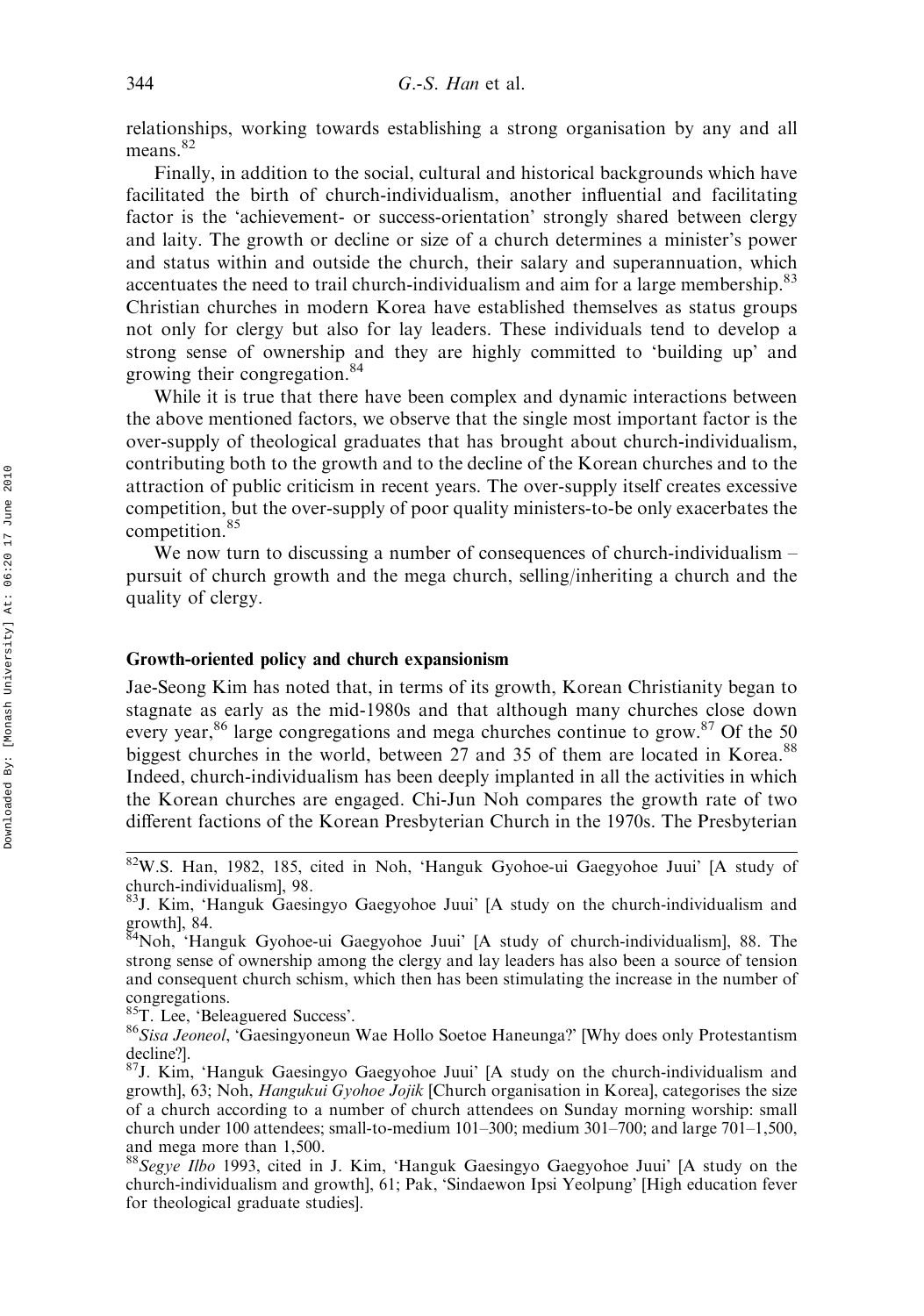Church (Tonghap or 'United') recorded a 105% growth from 530,600 members in 1970 to 1,090,309 in 1979; whereas the Presbyterian Church (Gidokgyo or 'Christian') recorded only 9% growth from 194,794 to 212,044 for the same period. Noh points out that the former is a conservative church strongly pursuing churchindividualism, whilst the latter maintains a much more progressive biblical doctrine and advocates the church's active participation in broader society.<sup>89</sup>

Studies of church growth in Korea have pointed to a number of factors causing a large church to grow, e.g., a close alliance to the dictatorial military governments,  $90$ charismatic leadership, and a relatively weak sense of belonging to a presbytery or denominational council, thus leading to church-individualism that stimulates the pursuit of rampant church growth. Also, anonymity is enjoyed by the members of a large church and this may encourage some people to join a big church, which makes large churches grow larger.<sup>91</sup> Undoubtedly, there are many and unique roles that a large church with a large annual budget can undertake within and outside the church, i.e., the tasks beyond the reach of the small or middle-sized church. A big church often has a variety of human talents and skills, which might enable an efficient disposal of religious, educational and social services. Moreover, the majority of Korean churches have set 'growth-oriented policy' as the cornerstone of their operations and they have uncritically embraced church growth and its consequences. This may have been a starting point to tip the balance between the importance of religiosity and money, sidelining the original or intrinsic responsibilities and values of the church and then gradually losing the public trust, which in turn stands against the spread of the 'good news'.

As a congregation grows, the church as an organisation becomes more complex and formalised. Then the next strategy to manage the organisation effectively is to bureaucratise the operation of the congregation.<sup>92</sup> Bureaucracy often accompanies 'de-personalised' and indifferent human relations, which directly confront the principles of Christian human relations.<sup>93</sup> A big church buttressed by churchindividualism is also prone to leave some individual talents undetected or 'buried' because of superficial relations between the clergy and the laity.<sup>94</sup> More problematic is to observe the methods and manner in which so many churches have achieved large-scale membership. For example, a church in Dongdaemun district in Seoul increased its youth group membership from 120 to 700 in three years, and to 1,500 in another two years. At the same time, the adult membership grew to 6,000. In the vacuum of notable population growth how was such a growth rate possible? The growth happened not through the attraction of new members, but through the poaching or horizontal movement of members from pre-existing small or middlesized churches.<sup>95</sup> This is a reason why mega churches have continued to grow even

<sup>&</sup>lt;sup>89</sup>Noh, 'Hanguk Gyohoe-ui Gaegyohoe Juui' [A study of church-individualism], 96–7.<br><sup>90</sup>Jang, 'Gunsa Jeongkkwongi Hangukgyohoe' [The Korean church and government power during the military government], 128.<br><sup>91</sup>Noh, 'Hanguk Gyohoe-ui Gaegyohoe Juui' [A study of church-individualism], 98.

<sup>&</sup>lt;sup>92</sup>S. Choe, "'S" gyohoe-e gwanhan yeongu' [A study on "S" church].<br><sup>93</sup>Noh, 'Hanguk Gyohoe-ui Gaegyohoe Juui' [A study of church-individualism], 99; B. Kim, 'Gyohoe Gongdongche' [A sociological understanding of the church community], 21–2.<br><sup>94</sup>H. Choe, 'Gaegyohoe Juui, Eunsaui Nangbi' [Church-individualism, a waste of talents].<br><sup>95</sup>Y. Kim, 'Jeolmeun Gidokgyoin-ui Daehyeonggyoh

young church-goers], 5.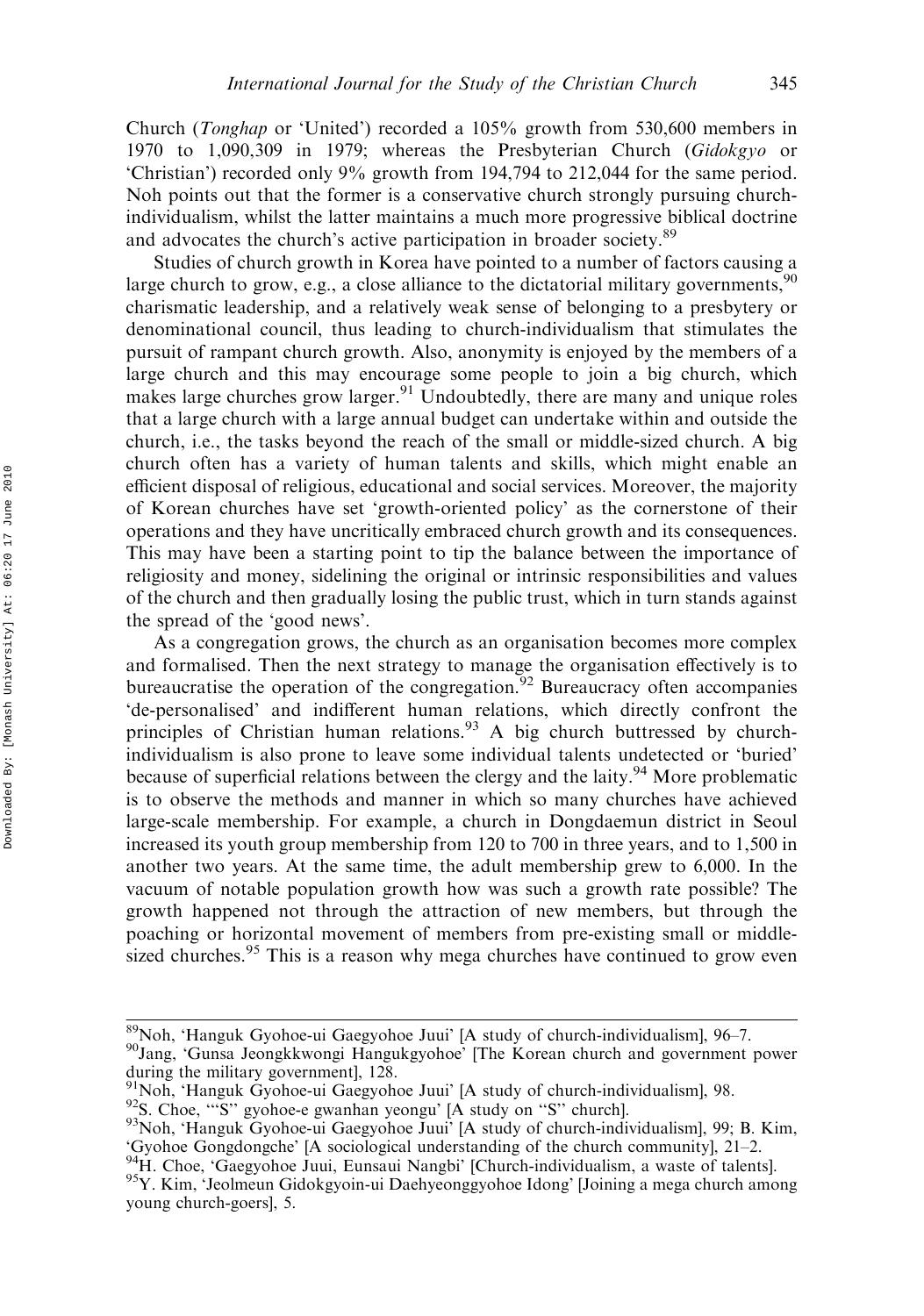after the mid-1990s, which actually started to witness the gradual and overall stagnation of church growth.<sup>96</sup>

A large budget is an obvious outcome of the growth of a church, and the individual church is in a position to disburse the budget as it desires. Although church-individualism has been adopted as a way to self-sustain, on account of the number of organisational, cultural and historical reasons noted earlier, most churches, once obtaining self-sustaining abilities, continue to embrace the principles of church-individualism and church growth.<sup>97</sup> The continuing growth of large and mega churches through poaching the members of smaller churches, leaves the latter impoverished in terms of their various capacities. This results in the further exacerbation of disparity between the salaries of ministers of congregations with large membership sizes and those of smaller congregations.<sup>98</sup> The large disparity in the financial capacity of different churches makes them contribute different membership fees to their presbyteries and denominational councils. It is inevitable that large churches enjoy relatively more power and status in decision-making processes within their presbyteries and denominational councils, and are in effect beyond any regulation by those entities. Unlike Catholic churches, no Korean Protestant denominational council has the power to impose a split on a mega church,<sup>99</sup> although Protestant churches are much more prone to split than are Catholic churches in Korea and other parts of the world.

The settlement period of the clergy in a Korean Protestant congregation differs from that in the Roman Catholic Church in general and in Protestant churches in most other parts of the world. A Catholic priest in Korea is limited to five years' service to a given congregation unless there are exceptional circumstances, a practice which may not limit a priest in any significant effort to grow his congregation. However, head ministers of Korean Protestant churches are generally expected to serve their congregations indefinitely except in the case of personal reasons for not doing so or serious misconduct.<sup>100</sup> In line with the principles of modernism or the rapid industrialisation of Korean society, the clergy demonstrate their leadership capacities by increasing the membership of the congregation and whether or not they can do it presents as a challenge at the time of appointment. Large or mega churches consistently appoint those with proven track records of successful religio-economic entrepreneurship. Thus smaller churches are used as training grounds for ministers with aspirations.

A study has found that young church-goers make horizontal moves to large or mega churches not because of residential relocation or geographical proximity, but because they perceive a better context or resources for personal spiritual training, and quality sermons.<sup>101</sup> In comparison with smaller churches, these churches also

<sup>96</sup>J. Kim, 'Hanguk Gaesingyo Gaegyohoe Juui' [A study on the church-individualism and growth], 2. Church growth in Korea during the 1960s and 1970s had much to do with industrialisation and rapid modernisation. However, these factors do not explain the emergence of mega churches through 'poaching'.<br><sup>97</sup>Ibid., 62.

<sup>&</sup>lt;sup>98</sup>Noh, 'Hanguk Gyohoe-ui Gaegyohoe Juui' [A study of church-individualism], 99. <sup>99</sup>J.-S. Kim, 'Hanguk Gaesingyo Gaegyohoe Juui' [A study on the church-individualism and

growth],  $63.$ <sup>100</sup>Ibid.

<sup>&</sup>lt;sup>101</sup>Y. Kim, 'Jeolmeun Gidokgyoin-ui Daehyeonggyohoe Idong' [Joining a mega church among young church-goers], 63–4.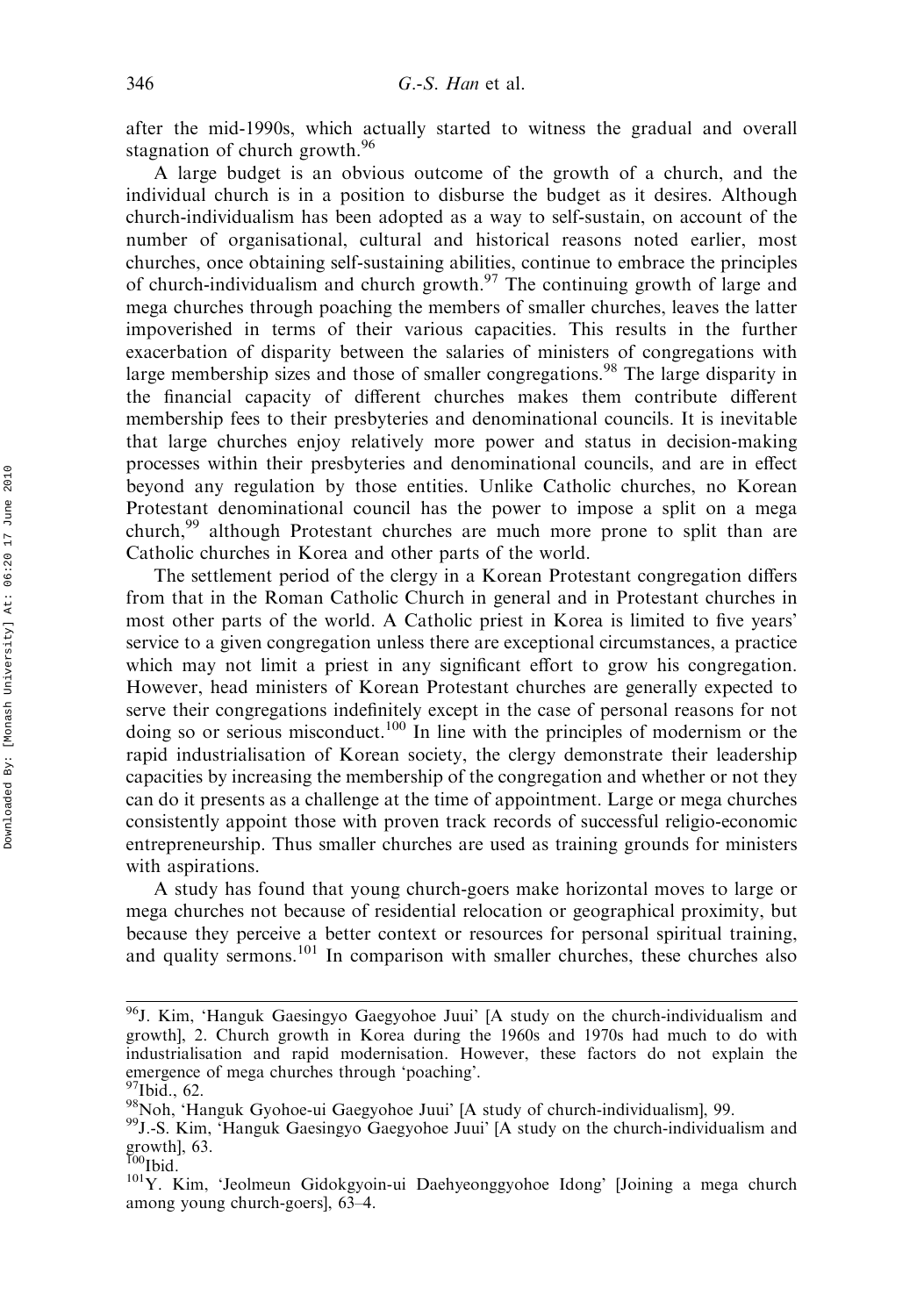provide their members with highly sophisticated 'client' management, educational services and generous resources for diverse training. The advantage and disadvantage of holding membership of a large church may be likened to those of a conglomerate employee. It is well-known that many church-goers in the countryside travel a few hours by car to attend their preferred churches in Seoul and that some even commute to their churches between Jeju Island and Seoul.<sup>102</sup> Being a member of a mega church is perhaps like holding membership of a prestigious club.<sup>103</sup> A prestigious membership not only incurs a membership charge but enables demands for appropriate services from the club. Thus, the large church needs to allocate a significant portion of financial and human resources to meet the members' wants and needs. In this respect, their broad interest may remain within the church rather than engage in outreach to the needy or in contributing to broader society – a vicious circle of church-individualism.

#### The wealth of the church, inheriting and selling the church

Church-goers' tithes and offerings constitute the sole source of income for individual churches and are used to pay the salary of the clergy, maintain building facilities and the construction of new and better church buildings.<sup>104</sup> Clergy regularly emphasise the significance of generous offerings in the context of biblical principles. These financial contributions by church members are essential especially if the ethos of church-individualism is to be well sustained. According to a Gallup survey in 2004, 46.2% of Protestants tithed, compared to 15.3% of Catholics.<sup>105</sup> According to Chi-Jun Noh,<sup>106</sup> materialism within the church refers to the approach that prioritises quantitatively measurable achievements and pays continuing attention to extending it further. In order to sustain various activities to meet church-goers' requirements the church needs to secure a good number of 'faithful' members to contribute a large amount of offerings in addition to regular tithes and other offerings. This has created a well-known suspicion that an excellent financial contributing capacity is essential for a person to aspire to lay leadership positions such as eldership.<sup>107</sup> Securing financial resources becomes even more important when a church needs to extend its existing buildings or plan to build a new church building. It was found that 44.2% of the churches had building construction expenses in 1982 and  $61.4\%$  in 1992.<sup>108</sup> It is perplexing to note that despite the stagnation of church growth since the mid-1990s, churches in Korea have an increasing number of building construction costs.<sup>109</sup> Noh points out that the stabilisation of church budgets and the wealth of the Korean churches have led many of them to prioritise their finances for new and better church

<sup>102</sup>J. Kim, 'Hanguk Gaesingyo Gaegyohoe Juui' [A study on the church-individualism and growth], 68.<br><sup>103</sup>In the Korean community in Australia, one comes across those who are proud because they

attended a mega church in Seoul in the past.

<sup>104</sup>Jang, 'Gunsa Jeongkkwongi Hangukgyohoe' [The Korean church and government power during the military government], 125.<br><sup>105</sup>Gallup Korea, *Religion in Korea*, 81.

<sup>&</sup>lt;sup>106</sup>Noh, *Hanguk Gaesingyo Sahoehak* [A sociology of Korean Protestantism], 99.<br><sup>107</sup>W. Lee, 'Hanguk Gyohoewa Mammonijeum' [Korean Christianity and mammonism], 35.<br><sup>108</sup>J. Kim, 'Hanguk Gaesingyo Gaegyohoe Juui' [A study o growth].<br><sup>109</sup>Some scholars argue that the growth rate began to decline from the mid-1980s, e.g., S. Kim,

<sup>&#</sup>x27;Rapid Modernisation and the Future of Korean Christianity'.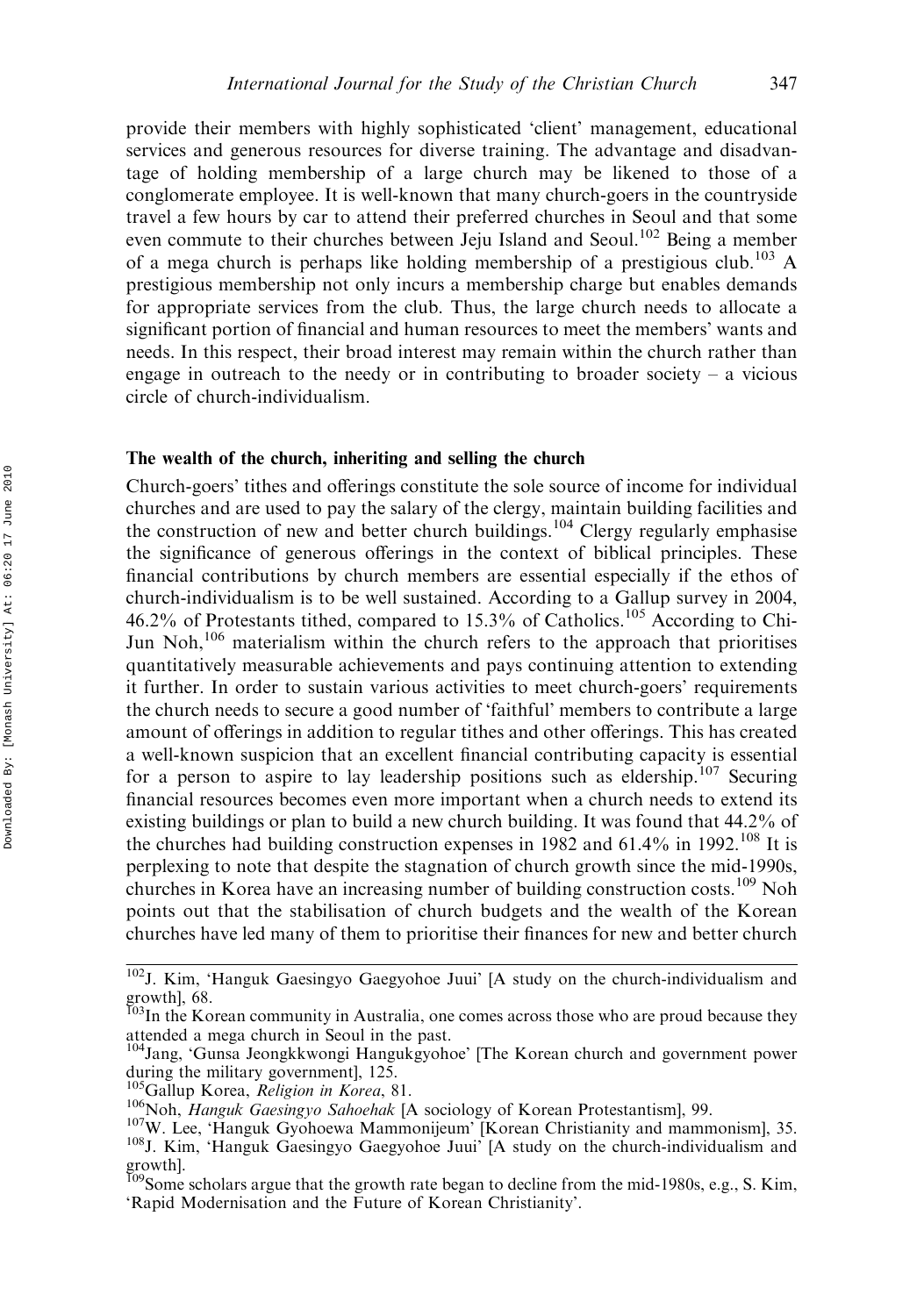buildings, which were often far less urgent than helping out the needy and disenfranchised.110 Individual churches employ planned giving methods or impose a portion of the required budget for church building construction on the clergy, elders, deacons and laity, which identifies who contributes how much and consequently reproduces class and status within the church. It is also a common practice to invite a popular guest speaker and hold a spiritual revival conference, where the speaker is skilful in publicly imposing a pledge of planned giving upon the members.<sup>111</sup> Further, one condition of being a special speaker at a revivalist meeting is that the speaker and the host minister negotiate how the generated income will be divided between them.<sup>112</sup> Consequent reluctant acceptance of financial commitment causes disenchantment, domestic problems or quitting the church membership.<sup>113</sup>

The so-called 'prosperity gospel' has also settled well in Korean Christianity and is certainly a contributing factor for church-goers giving tithes and generous offerings.<sup>114</sup> There is a large gulf between small and large churches in terms of budget, and what is indisputably clear is that large and mega churches are financially well-off and comfortable.<sup>115</sup> The profession of the clergy of medium or large or mega churches has been one of the most highly paid jobs in the last few decades. A young such clergyman has also been one of the most sought-after potential marriage partners. Almost always, a head minister's salary far exceeds that of his<sup>116</sup> junior clergy members within a church and the head minister also receives 'special' fringe benefits, including a luxury motor vehicle and a monthly expense account.<sup>117</sup> In other words, the church has turned out to be a most valuable material resource for clergy, in contrast to their biblical task – the gathering of followers of Christ.

Here, what is occasionally reported is the inheritance of the church by the son of the senior minister of a church. A recent saga comes from a Methodist denomination, whose mega churches in Seoul include the Gwanglim Church, the Geumlan Church, and the Immanuel Church. All three have been headed by three brothers from the same family. The elder two had already bequeathed their senior pastorships to their own sons, and the third one also followed step in 2008.<sup>118</sup> The senior pastorship of Incheon Sungui Methodist Church was also inherited by the son of the previous senior pastor, completing three generations of such leadership of the church in May 2008. This is the first instance in Korea of three consecutive

<sup>110</sup>Noh, Hangukui Gyohoe Jojik [Church Organisation in Korea], 257–8; S. Kim, 'Hanguk Gaesingyo Gaegyohoe Juui' [A study on the church-individualism and growth], 60.

<sup>111</sup>Jang, 'Gunsa Jeongkkwongi Hangukgyohoe' [The Korean church and government power during the military government], 125.

<sup>&</sup>lt;sup>112</sup>W. Lee, 'Hanguk Gyohoewa Mammonijeum' [Korean Christianity and mammonism], 38. 1<sup>13</sup>J. Kim, 'Hanguk Gaesingyo Gaegyohoe Juui' [A study on the church-individualism and growth], 60–1.<br><sup>114</sup>W. Lee, 'Hanguk Gyohoewa Mammonijeum' [Korean Christianity and mammonism].<br><sup>115</sup>Jang, 'Gunsa Jeongkkwongi Hangukgyohoe' [The Korean church and government power

during the military government].

<sup>116</sup>The number of female clergy, especially head ministers, in a large Korean church is negligible.

<sup>&</sup>lt;sup>117</sup>Noh, 'Hanguk Gidokgyo Sindosu Byeonhwa' [A study of the change in the number of Christians and a non-growth of Christianity in Korea], 143.<br><sup>118</sup>NewsNJoy, 'Seseup Samchongsareul Tansaeng Sikin Gamligyo-ui Suchi' [A shame to

complete the inheritance of the pastorships of three churches to the sons of their senior pastors].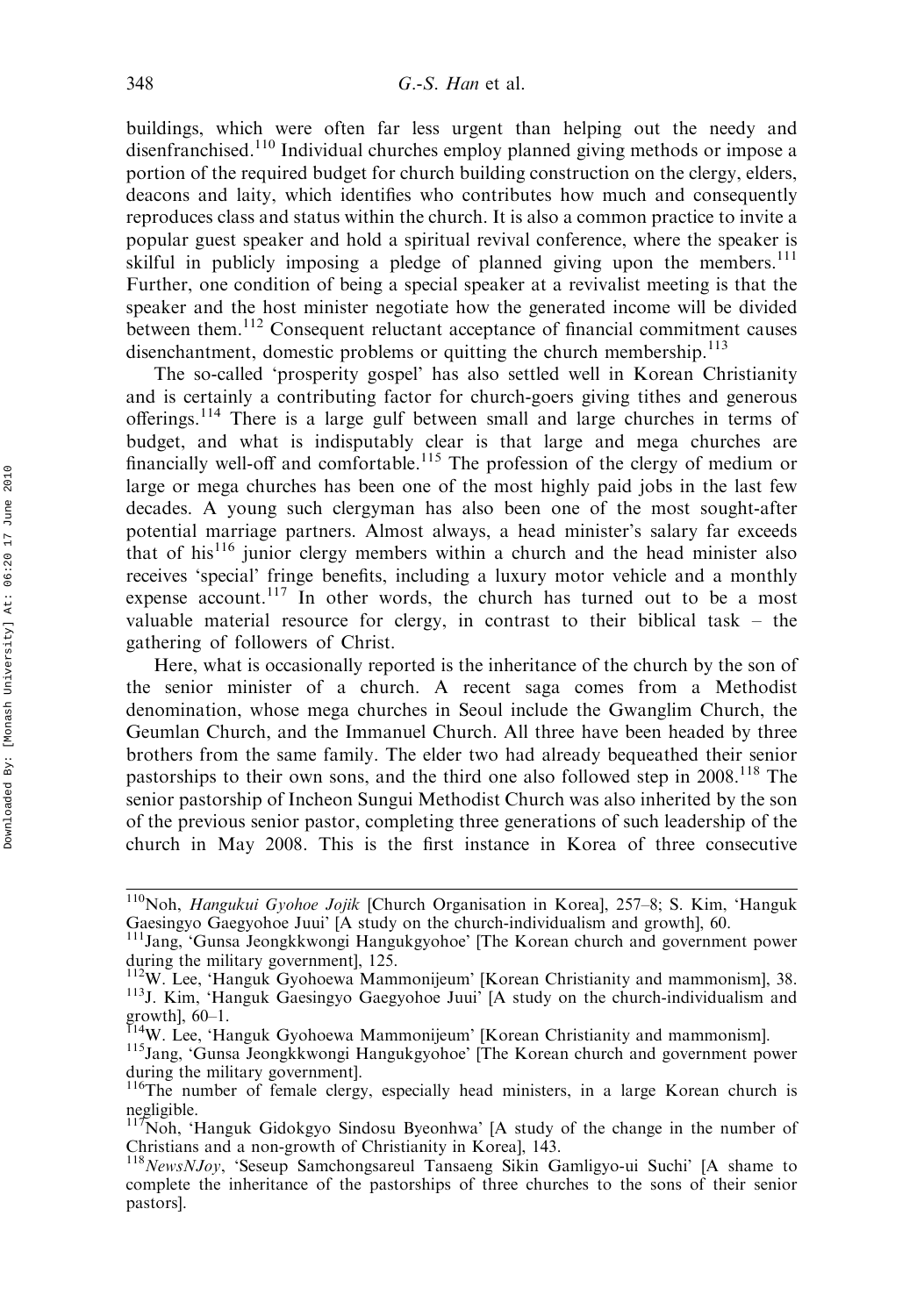generations heading the same church. The immediate past head of the church inherited the church of 60 members in 1973 and the church has grown to be the biggest church in Incheon with 70,000 members today.

There are also some violent incidents around church inheritance. When the senior minister and founder of the reputable Seoul Chunghyeon Church, the Revd C. Kim, retired in 1980, the church appointed a new leader (the Revd C. Lee) based on his merit, but he was ousted after only four years. Another outsider, the Revd S. Shin, succeeded the Revd C. Lee, but was also removed in four years. Then, in 1997, the Revd S. Kim, the son of the foundation minister was appointed. In January 2000, he was beaten up by a group of 'scoundrels' in his own home and they threatened him', 'Thousands of members have left the church because of you. You must resign from your post immediately'.<sup>119</sup>

There are many rumours regarding which churches are planning succession to the sons of senior ministers. However, the typical procedure is as follows: appointment of the son as deputy head, denial of any inheritance plan, retirement of the senior pastor, and then smooth succession of the role to the son. These processes generally fit the way the ownership of business conglomerates is handed down from their founders to their sons and daughters in Korea. Chong-Rak Kim notes that this newly emerging practice is derived from the notion that it is the founding minister of a church, rather than God, who owns the church. Chong-Rak Kim also reports how this practice is viewed by some church-goers: 'The church is already an object of harsh criticism for its business-like practice, materialisation and secularisation. Now this practice of bequeathing a church to a son of the senior minister is a sign of giving up the intrinsic nature of the church.<sup>'120</sup> Public criticism over the practice must be unbearable, but more cases appear.

The Korean population and media were not critical of the practice of church inheritance in the 1970s or 1980s. Similar practice involving the Southern Baptist Convention in the United States did not attract the public's particular concern. However, it is now seen as quintessential to the misguided religio-economic entrepreneurship in Korean Christianity. This shift in public perception arises from further increased competition for the clerical profession, with more theological graduates, and advocacy of merit-based appointment rather than inheritance.<sup>121</sup> Deok-Ho Oh contends that a key reason for the continuation of this practice is the involvement of economic interests. Were there no economic interests, passing the headship to the son of the head minister would not be a concern. Conversely, where there are economic interests, merit-based appointment of anybody other than the head minister's children is not problematic.<sup>122</sup> The inheritance of a church by the pastor's son seems to happen almost exclusively in big or mega churches, where great economic gains as well as prestige can be obtained by those who assume ministerial headship. Even today, if the practice happens to a small church, it typically attracts minimal criticism. Big or mega

<sup>119</sup>C. Kim, 'Daehyeong Gyohoe Damimmoksa' [Critiques from inside and outside against the inheritance of mega churches].

 $120$ Ibid.; W. Lee, Hanguk Gyohoe-ui Hyeonsil [The Korean church: its reality today and prospect).<br><sup>121</sup>G. Kim, 'Gyohoe Seseup-e Gwanhayeo' [On the inheritance of the church].

<sup>&</sup>lt;sup>122</sup>Oh, Gyohoe Juineun Sarami Anida [A person does not own a church], 14; J. Kim, 'Hanguk Gaesingyo Gaegyohoe Juui' [A study on the church-individualism and growth], 73.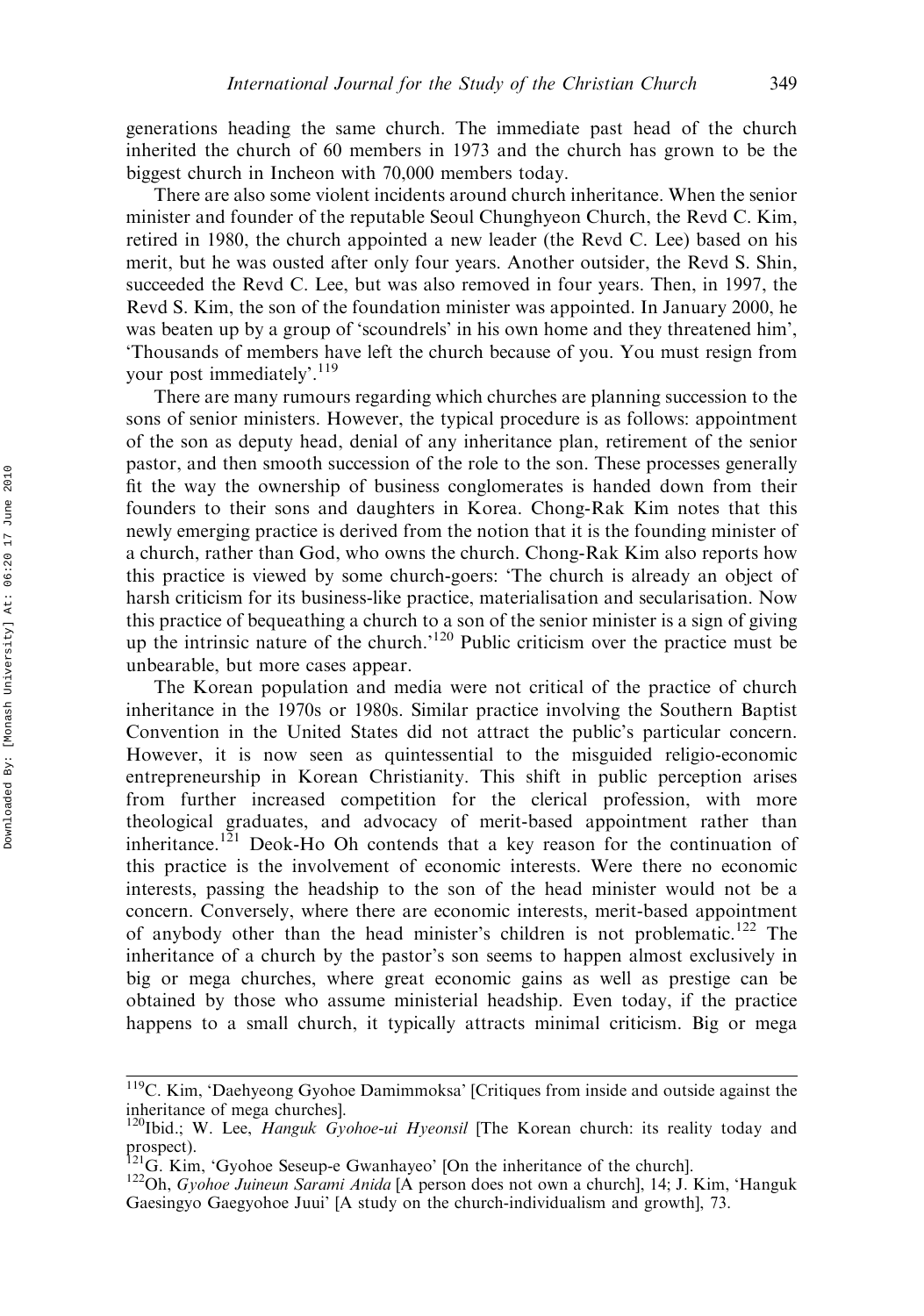churches deal with budget amounts that are tens or hundreds of times bigger than those of smaller churches. In the culture of church-individualism, a foundation minister of a big or mega church tends to attribute its exponential growth to his own effort and struggle, thus, he regards the church as his own personal asset. In this vein, it is more than 'appropriate' for him to hand down the church to his children who are the only deserving persons to maintain his achievement and prevent his reputation from being tarnished.<sup>123</sup> However, in the prevailing culture of church-individualism, foundation ministers have considerable power and influence unlike the ones who have been appointed, even to a big or mega church. It is almost impossible to think of appointing a successor without taking into consideration the foundation minister's opinions. Gwang-Sik Kim argues that church leadership positions should not be limited to a group of privileged people on the basis of close networks, if the church is to carry out its original duties conscientiously, and that all the Korean churches should make it a matter of regulation that retiring ministers have to leave the church rather than remain and continue to influence the decision-making processes of the congregation.<sup>124</sup>

'Selling a congregation' is another 'established' practice in Korean Christianity. When the head pastor of a church resigns he may collect a premium from the incoming head pastor. When a congregation advertises head pastorship an attached condition may be for the incoming pastor to write off the debt of the church on his arrival. In other cases, a minister may found a congregation and grow it to a certain stage before selling it for an 'appropriate' premium. Some Christian newspapers and magazines often carry the item, 'churches for sale'.

# Quality of the clergy and the over-supply of clergy

As mentioned earlier, the specific Korean historical, economic and cultural background has produced an unusually high number of theological graduates or ministers-to-be, which has subsequently given birth to religio-economic entrepreneurship. Of the approximately 170 Protestant denominations, many have established theological colleges to produce future ministers. In the context of church-individualism, the majority of the colleges receive little financial support from their own denominational councils; they are poorly resourced and rely financially on the tuition fees their students pay. The student quota in each college is determined by a budgetary requirement that it meet its operating expenses; hence, the quota is greater than each denomination requires. The quality of training is as diverse as the number of training institutions; from international to low standards to a downright illegal situation, where institutions, such as unregistered seminaries, operate without recognition from the authorities. Theological graduates, including those from unregistered seminaries, often have little alternative professional choice: the industrial, government and educational sectors do not wish to employ them, because of the specialised nature of their training, and there are of course considerable numbers of other university graduates queuing for jobs in the nontheological sectors. Thus theological graduates inevitably pursue the clerical profession. However, with the scarcity of job openings, many ultimately found

<sup>&</sup>lt;sup>123</sup>J. Yi, 'Gaesingyowa Seongjangjuui Ideollogi' [Protestantism and ideology of growth], 74.  $124$ G. Kim, 'Gyohoe Seseup-e Gwanhayeo' [On the inheritance of the church], 215–18.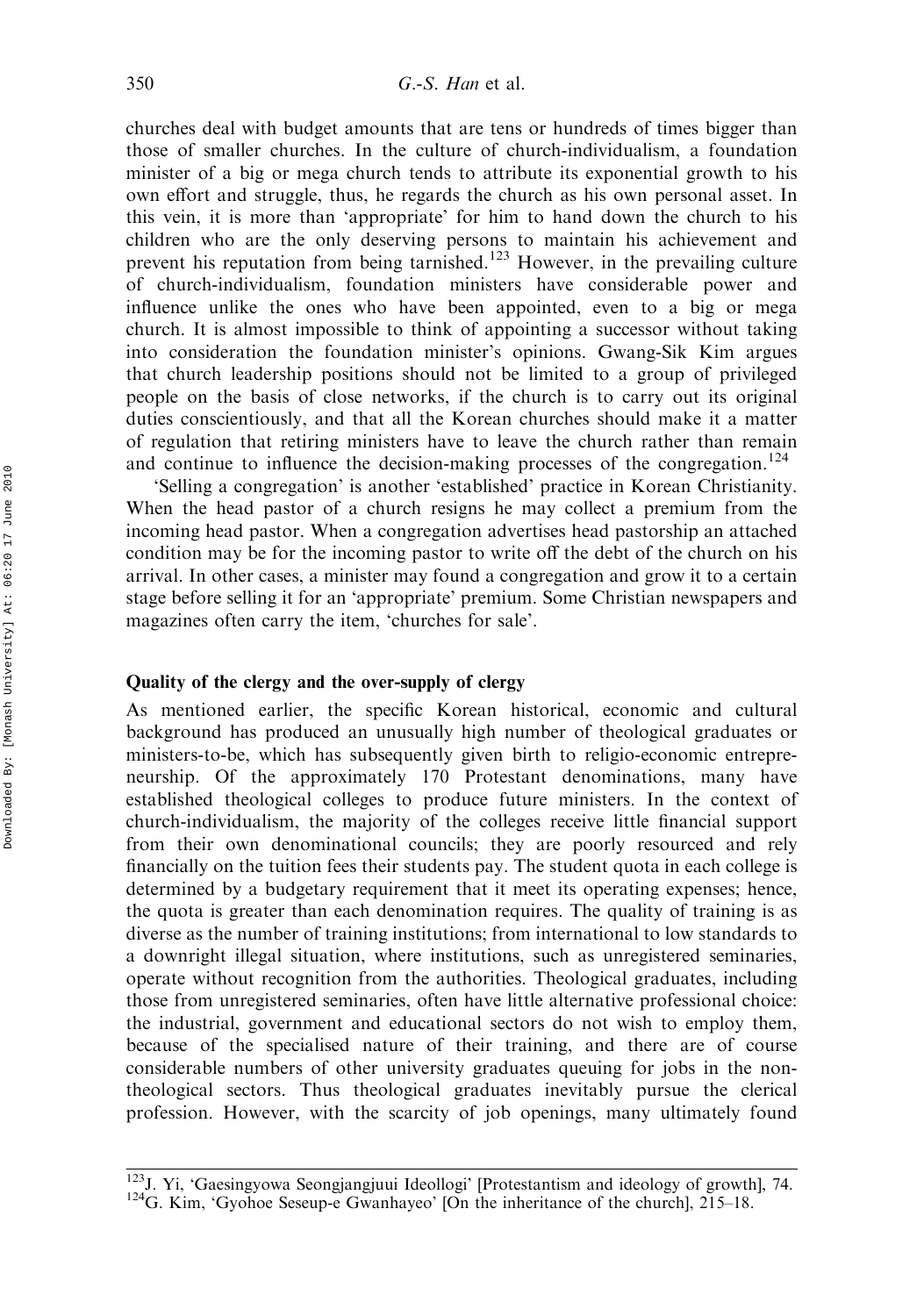their own congregations.<sup>125</sup> Chi-Jun Noh cites a survey result that the number of church-goers increased by 10% between 1990 and 1995; but the number of churches increased by 62.6% (from 35,706 to 58,046) and the number of clergy by 68.9% (from 58,542 to 98,905).<sup>126</sup> In this context, the quality of the clergy has been of particular concern. In fact, frequent media reports on ministers' involvement in criminal activity have directly influenced the increasingly negative public perception of Korean Protestantism in recent years.<sup>127</sup> Denied any other opportunity, many have resorted to founding welfare institutions which qualify for government subsidies. Of those institutions charged with irregularities, many are operated by 'ordained' pastors, further damaging religion's poor public image.

There are many reasons why Korean Protestant churches have continued to attract public criticism: lack of contribution to broader society, inappropriate methods of evangelism, overemphasis on tithes and offerings, and preoccupation with church expansionism rather than the pursuit of truth and benevolence.<sup>128</sup> All these factors are centred on the clergy's excessive pursuit of religio-economic entrepreneurship: they have been willing to treat church attendees as though they were customers at a department store. This trend has determined their sermon content and how the church has served its members, e.g., prosperity-oriented preaching, church growthoriented preaching.<sup>129</sup> In 1991, there were only 50 theological seminaries which were recognised by the Ministry of Education, producing only 1,500 graduates per year. Cheol-Su Pak reports that there are now more than 400 theological seminaries in Korea, producing about 7,000 graduates per year.<sup>130</sup> Occasional reviews of the quality of the training institutes have yielded few practical outcomes.<sup>131</sup>

<sup>125</sup>Noh, 'Hanguk Gidokgyo Sindosu Byeonhwa' [A study of the change in the number of Christians and a non-growth of Christianity in Korea], 149; Han, Social Sources of Church Growth.<br><sup>126</sup>Cited in Noh, 'Hanguk Gidokgyo Sindosu Byeonhwa' [A study of the change in the number

of Christians and a non-growth of Christianity in Korea], 149; Keuriseuchyan Sinmun, 'Hanguk Gyohoe Seongjang Geup Gamsok' [Rapid stagnation of the growth of the Korean church, but the increase of newly established congregations].

<sup>&</sup>lt;sup>127</sup>Similarly, at the time of economic hardship, significantly higher numbers of missionaries than usual were recruited and sent overseas, especially British colonies. The actions of many of them were not well received and were main causes of animosities developed against Christianity.

<sup>&</sup>lt;sup>128</sup>W. Lee, 'Hanguk Gyohoe-ui Seongjanggwa Geu Dunhwa' [A sociological study on the factors for church growth and decline in Korea]. It is often speculated that the decline of Protestant churches is a factor for the growth of Catholicism in Korea – 74.2% between 1996 and 2006. See Pak, 'Sindaewon Ipsi Yeolpung [High education fever for theological graduate studies].

 $129$ Kang, 'Hanguk Gyohoe Seolgyo' [The critical evaluation of the Korean pulpit from the perspective of Minjung theology].<br><sup>130</sup>Pak, 'Sindaewon Ipsi Yeolpung' [High education fever for theological graduate studies]. In

<sup>1992,</sup> the Korean Ministry of Education could not even find out the exact number of Theological Training Centres, but assumed that there were about 270 unregistered centres. Gidok Sinbo, '21gae Muinga Sinhakgyo Pyeswae' [21 unregistered theological seminaries ordered to close down by the Ministry of Education]. In contrast, Korean Catholicism maintains only seven theological seminaries, accepting 400–500 applicants per year, but producing only about 300 per year due to dropouts. Pak, 'Sindaewon Ipsi Yeolpung' [Higher education fever for theological graduate studies].

<sup>&</sup>lt;sup>131</sup>Chosun Ilbo, cited in Song, 'Yeonjung Gihoek, Hanguk Gyohoe Jindan' [Theological training in Korea today].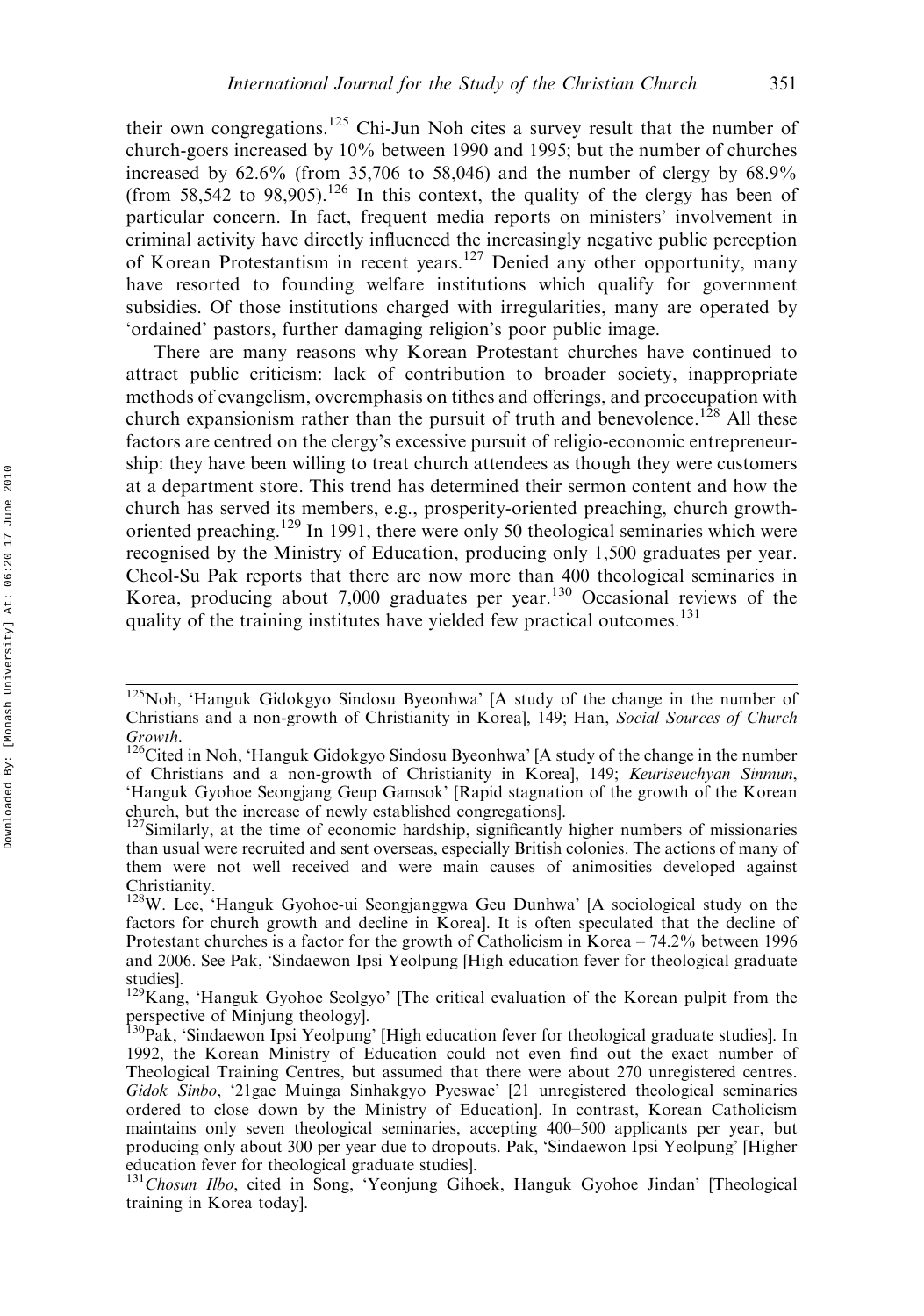The overall quality of theological graduates from unregistered theological seminaries seems to be a significant part of the rampant religio-economic entrepreneurship which facilitates the operation of churches almost as business organisations. Unregistered theological training institutes maintain sub-standard classrooms and libraries. Their instructors are generally employed on a sessional basis, and most of them have taken their higher degrees at unrecognised institutes. Unqualified instructors, sub-standard facilities, the disorganised operation of learning programmes, and impromptu teaching curricula, are bound to produce unqualified ministers.<sup>132</sup> Unregistered centres often blindly argue for education 'only with the Bible', 'only according to the Bible', 'God's calling rather than intellectual ability'.133 Yeong-Han Kim recognises the uniqueness of the quality required of theological graduates or ministers-to-be, but still argues that those who are trained in sub-standard and unregistered institutes are not only ill-qualified, but also carry no authority as spiritual leaders. According to the above statistics, roughly 75% of theological graduates belong to this category. According to a survey conducted in 1994, the postgraduate students of theology at the well-recognised Presbyterian Theological Seminary responded that the most serious problem that Korean Christianity has to overcome is the poor quality of clergy.134

The Revd Cheol-Su Pak assumes that there were relatively more clergy concerned about justice, equality, freedom and human rights during the military dictatorships of the 1970s and 1980s. Since the 1990s, however, Christian ministers have been 'socially blind' and have become the target of public criticism for openly flattering the government.<sup>135</sup> There is a severe lack of appropriate theological awareness among the clergy. Even theological students are preoccupied with church expansionism and are determined to achieve a membership of 1,000 to 2,000 in the individual congregations they wish to establish after their graduation.<sup>136</sup> This is why the fundamental quality of the clergy is often under question in the media, where they are often described as ill-informed about how the Korean churches can contribute to the common good of the nation and build cooperative relationships with other social institutions, including non-Christian groups. In their Sunday sermons, a number of leading Protestant ministers encouraged the members of their churches to offer blind support to the Christian candidate, Myeong-Bak Lee, in the December 2007 presidential election.<sup>137</sup> Some thoughtless ministers even threatened that those church-goers who did not support the Christian candidate were children of the devil and that their names would be removed from the Book of Life.<sup>138</sup> Many ministers might have expected that Korea under the leadership of a President with church eldership would become a 'Christian nation' overnight. Eighteen months after Myeong-Bak Lee's election, they seem to be rather disappointed with his

 $\frac{132}{132}$ Gukmin Ilbo, 'Mujagyeok Moksa' [We must prevent the production of unqualified clergy], 28.

<sup>&</sup>lt;sup>133</sup>Y. Kim, 'Gijo Gangyeon: Seongjang' [Keynote speech: a study of the factors for the decline of the Korean church and some ways to overcome it], 24.<br><sup>134</sup>Ibid., 24–5.

<sup>&</sup>lt;sup>135</sup>Yu, 'Gyogye Jidojadeul Dalkomhan' [Christian leaders' sweetly serving authorities].<br><sup>136</sup>Pak, 'Sindaewon Ipsi Yeolpung' [Higher education fever for theological graduate studies].<br><sup>137</sup>J. Yi, 'Midieo Beop Tonggwadwais

if you don't vote Myeong-Bak Lee].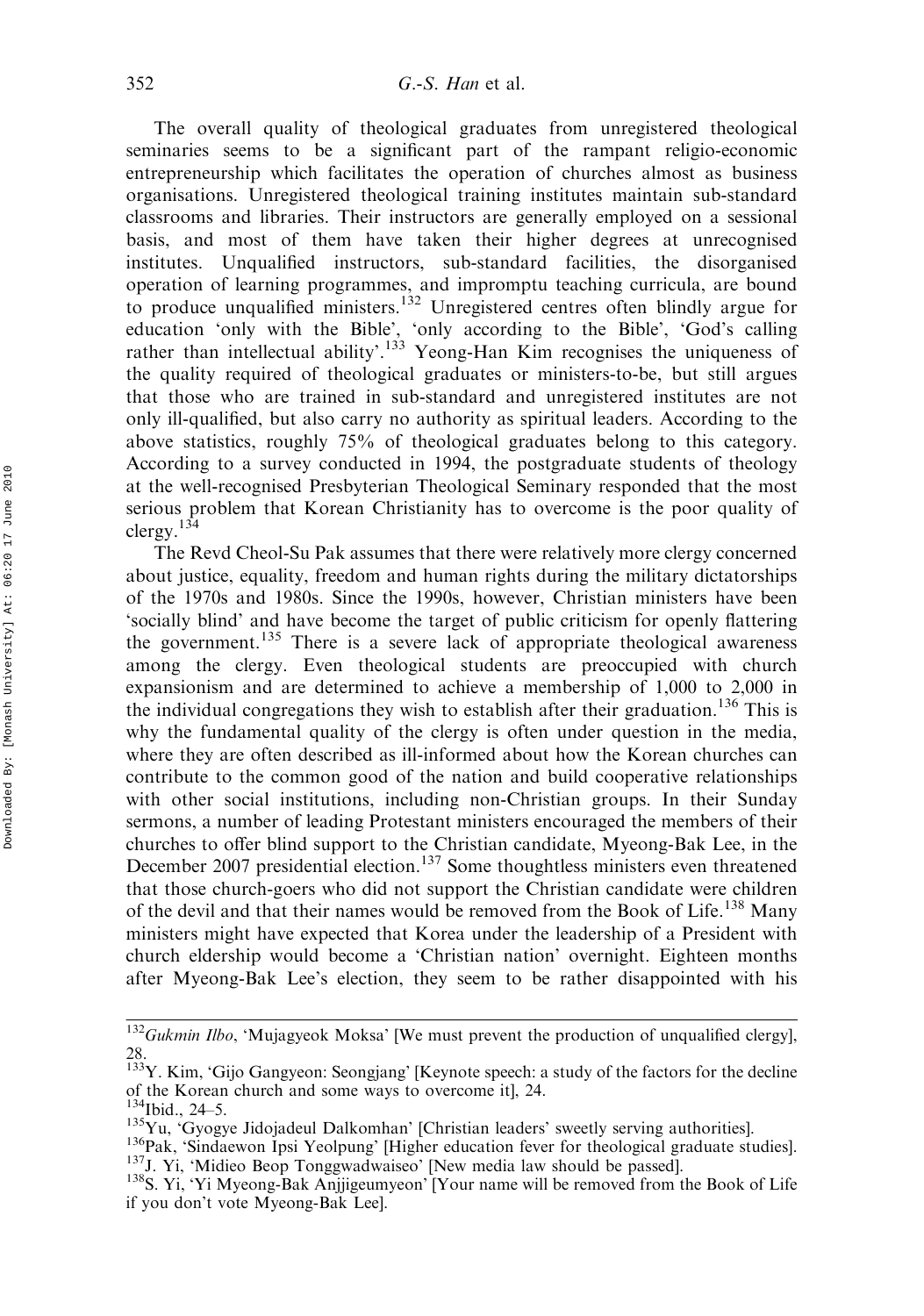inclinations towards neoliberal economic policy and his hard-line approach towards North Korea.<sup>139</sup>

The laity's uncritical submission to the clergy's teaching is highly problematic. The Revd Un-Hyeong Jeong contends that Korean ministers and church-goers see the clergy as mediators or direct messengers standing between God and the churchgoers, and that this belief may have come from Korean traditional shamanism. Jeong goes on to argue that morality and ethics are of little significance to 'shamanistic clergy'. The wishes and blessings amongst such clergy and their church members are often about the successful entry of members' children into university, profit from real estate speculations, quick recovery from diseases, and business prosperity.<sup>140</sup> Ministers with little sense of morality and ethics often seem to consider  $t_{\text{hemselves}}$  above the national constitution or criminal laws.<sup>141</sup> Many ministers with 'ill-formed' goals and principles in their roles seem to produce 'blind' church-goers. Jeong is pessimistic, lamenting that any chance of church-goers' awakening in the near future is somewhat remote. The Korean churches have lost their own characteristic as 'the salt' of the world and how will they recover their intrinsic taste? $142$  Below we identify the key steps which can redress the above. We also outline examples of churches and activities which demonstrate a strong bastion of salt and light which may yet lead to a revival.

#### Discussion and conclusions

In the contemporary world, money is an agent to make and remake individual social, economic and political relations, not only in everyday life but also within Korean church life.<sup>143</sup> The supply side expounded by supply/demand congruence theory has been driven by religio-economic entrepreneurship and neoliberal market ideology. Korean Christianity has become a serious problem rather than a solution for Korean society and its issues. While the Korean churches are preoccupied with money and materialism, they hardly reflect upon their actions or rarely make constructive contributions to the society. There are many calls for church reformation and there are many complaints that there are no role models to emulate; not many have volunteered to change. The West achieved social and economic development in a few hundred years, whereas Korea took only a few decades.<sup>144</sup> The West took a few hundred years to have Christianity settled as a core part of its social systems and to reach its growth plateau, whereas Korea experienced similar processes of growth and stabilisation essentially in a few decades. Nonetheless, in comparison with their counterparts in the West, the Korean churches have a much stronger base from

<sup>&</sup>lt;sup>139</sup>S.-J. Kim, *Hanguk Gyohoeui Ilgopgaji Joeak* [The seven sins of the Korean church], 10. <sup>140</sup>According to a survey undertaken by *Sisa Jeoneol* (a reliable weekly magazine of current affairs), Protestant clergy was ranked 25th out of 33 professions, below Catholic priests (11th) and Buddhist monks (18th); see Baek, 'Moksa, Jonggyoinjung Silloedo Kkoljji' [Protestant clergy the bottom of trustworthiness amongst priests in general]. Also for broader discussion of religions in Korea, see Grayson, *Korea: A Religious History*; Baker, *Korean Spirituality*.<br><sup>141</sup>E.g., P. Yi, 'Yi Pil-Wan Kalleom – Kim Hong-Do' [Yi Pil-Wan column – Dropping a charge aginst the Revd Hong-Do Kim].<br><sup>142</sup>Matt. 5.13; Mark 9.50; Luke 14.34.

 $143$ Cf. Roca, 'Dinheiro Vivo', 321; Bloch and Parry, Money and the Morality of Exchange; Hart, 'Heads or Tails? Two Sides of the Coin'; Zelizer, *The Social Meaning of Money*. <sup>144</sup>Chang, 'Compressed Modernity and Discontents'.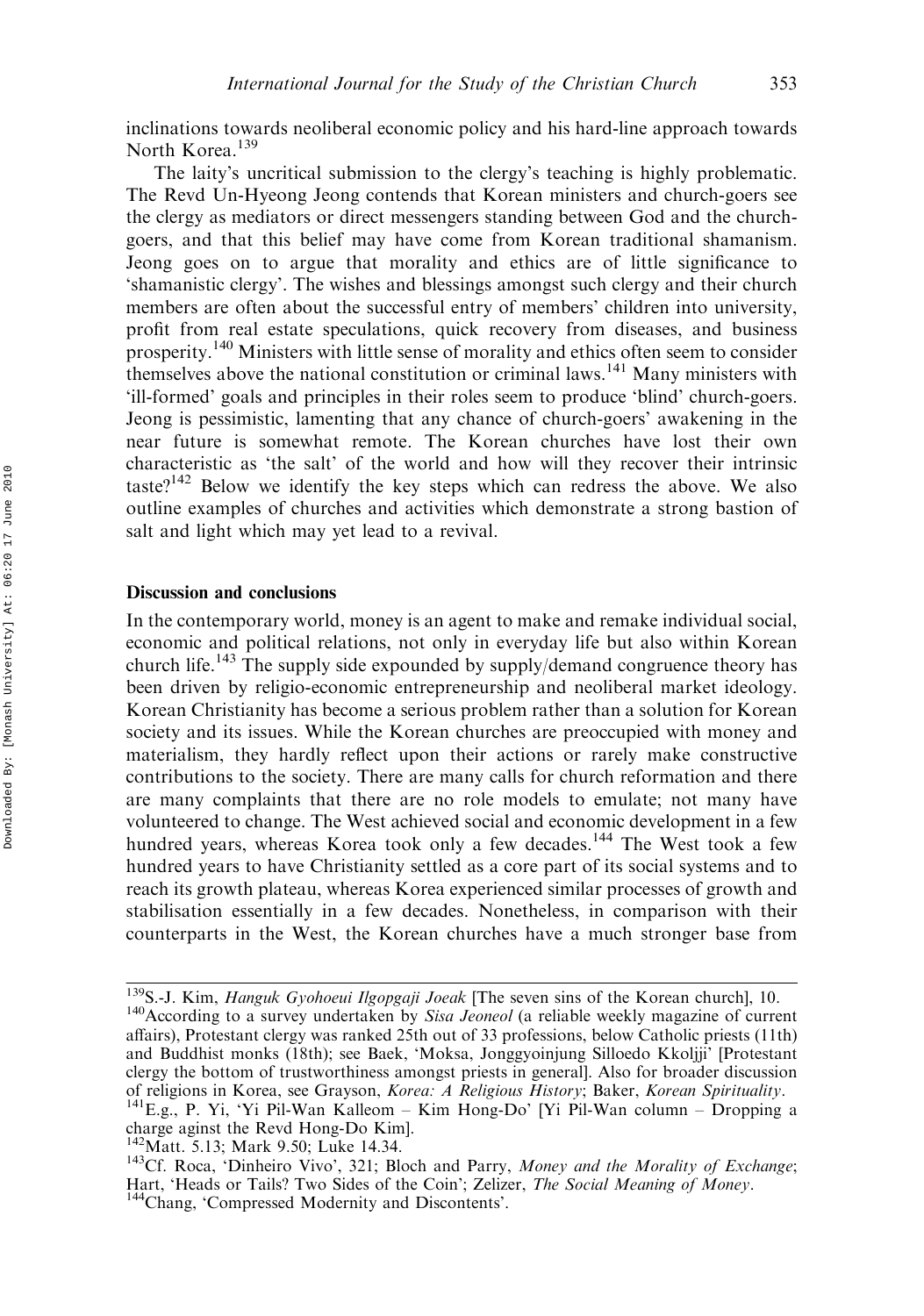which to rebound and continue growth, including much deeper qualitative growth. The possibility of this may depend more on the churches themselves than on the broader context of Korean society, especially if the churches wish to avoid growthoriented and materialistic tendencies.

Won-Gyu Lee notes that throughout the history of Christianity, when church members become wealthy, soon afterwards the church also becomes wealthy. Consequently, mammonism settles within it.<sup>145</sup> The Korean churches have been busy serving two masters, Jesus Christ and money, and have lost the appropriate order.<sup>146</sup> They seem today to be like a camel stuck in the eye of the needle.<sup>147</sup> Won-Gyu Lee's suggestion for overcoming their mammonism is for church-goers to labour diligently, save a portion for themselves and redistribute their wealth throughout the church. The richer the Korean churches become, the more they should give to their neighbours and contribute to the community and the world.<sup>148</sup> W. Lee warns that the Korean churches have two immediate tasks: repentance and reformation, which will herald the second Reformation of the Church.

Clearly, in the last two decades, there have been numerous calls for serious selfreflection on the part of the Korean churches and for related tasks to be carried out. However, the actual implementation of change remains to be done. The recent global economic crisis has seriously hit Korean society, further accelerating neoliberal and conservative ideological stances throughout every facet of Korean society. Economic development has offered the Korean population wealth, convenience and improved democracy in the last two decades in particular. Yet there are mounting issues and new problems to resolve as a result of rapid economic development. The gaps between the haves and have-nots are far greater today than they were in the past. With the inflow of many foreigners, Korean society has a serious task ahead to cultivate its own multiculturalism, and it remains to be seen how it will address this. So far, the treatment of foreign workers has been cause for disgust. The security of the Korean peninsula fifty years after the end of the Korean War is more uncertain than ever, following the breakdown of the six party talks. South Korea seems reluctant to prepare to meet the needs of its brothers and sisters in North Korea in the case of possible reunification.<sup>149</sup> Korean society requires churches willing to take ever more significant roles as the light and salt for a brighter future.<sup>150</sup> Yet, the churches are overly fixated on the principles of the secular world and history, when they should be serious about the practicalities of their every activity and commitment, as well as able to see such commitment in the greater context of the Kingdom of God. Such a transcendent perspective would enable the churches to be a significant part of human history, whilst faithfully carrying out their intrinsic duties.

<sup>145</sup>Lee, 'Hanguk Gyohoewa Mammonijeum' [Korean Christianity and mammonism]; Finke and Stark, *The Churching of America, 1776–1990.*<br><sup>146</sup>Matt. 6.24; Luke 16.13. 147Matt. 19.24; Mark 10.25; Luke 18.25. 148Lee, 'Hanguk Gyohoewa Mammonijeum' [Korean Christianity and mammonism], 42;

Wesley, The Works of John Wesley, Vol. 7.<br><sup>149</sup>Han and Kim, 'The Korean Christian Movement towards Reunification of the Two

Koreas'; also see M. Yi, 'Korean Protestants and the Reunification Movement'; Min, 'The Division and Reunification of a Nation'.

 $150$ Matt. 5.14.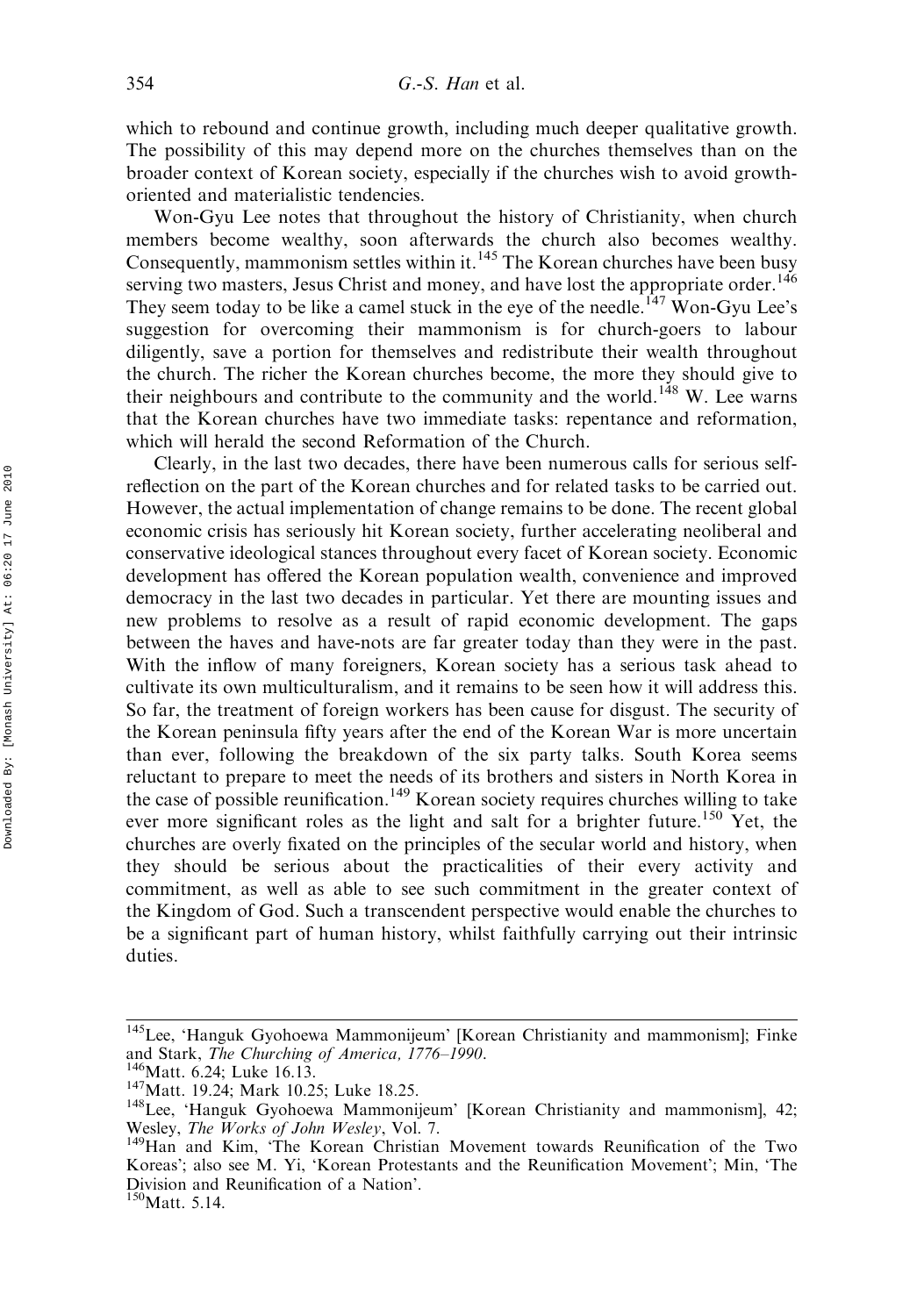Some refreshing exemplary churches and their leaders have already begun to pave the way forward in many different arenas. The Antioch Church in Jeonju is known as 'the tin church' for its humble church building structure. This church has strongly rejected the common concept of church expansionism. Eschewing wealthy urban neighbourhoods, many of which already have established churches, the Antioch Church has set up congregations in impoverished rural communities and fishing villages without churches. There is even a church for prostitutes, near the Jeonju train station, overseen by a female theological graduate. Many members' lives have been transformed. One hundred members, including head minister (the Revd Dong-Hwi Lee), his wife and other members of the Antioch Church have advocated or participated in the donation of organs and corpses for the betterment of others' lives and of medical research. Sixty per cent of the Antioch Church's income is spent on international mission efforts in the Third World. Several times a year, the church also arranges a clean-up of streets that are not easily accessible to the municipal street cleaners. These are just a few of its similar undertakings.<sup>151</sup>

The 100th Anniversary Memorial Church advocates absolute budgetary transparency, making figures available on its website, including the ministers' salaries, in which there are only minimal differences among the employed ministers. The church is vehemently opposed to the penetration of materialistic practices into the congregation or the use of the church for material gains. In this vein, the church restored and continues to maintain the Yanghwajin Foreign Missionary Cemetery, notably as a profit-free exercise. The Revd Jae-Cheol Lee, head minister of the church, volunteers his income tax as a Korean citizen when almost all ministers produce many reasons to avoid it and publicly resist the possible introduction of a bill for clergy to pay income tax.<sup>152</sup> Dail Churches in some parts of the nation work in cooperation and are committed to helping out the severely underprivileged.

The history of Korean Christianity demonstrates the principles with which the Korean churches can overcome their present predicament. Some of the reasons Christianity was able to indigenise and settle at the turn of the twentieth century include the extent to which newly converted Christians embraced intrinsic and high values, according to biblical principles. The nobility broke down the class barrier between themselves and the under-classes both within the church and beyond. They willingly gave up the traditionally accepted practice of having concubines. Moreover, the 1907 Great Revival Movement was possible when the leaders of the Pyeongyang Church confessed their wrongdoings and consequently corrected them.<sup>153</sup> As just noted with a few examples, it is possible that there may be an undiscovered seven thousand leaders for reformation within Korean Christianity, whose knees have not bowed to materialism, whose mouths have not kissed it.<sup>154</sup> The revision of some problematic practices has commenced within some churches and others now have the chance to follow suit or to emulate learned insights to spearhead a radical

<sup>&</sup>lt;sup>151</sup>D. Yi, *Ilmyeong Kkangtong Gyohoe* [A story of the so-called tin church].<br><sup>152</sup>Keuriseuchyan *Tudei* [Christian today], 'Guguk Gido, Naega Byeonhaji Aneumyeon Museun Soyong Inna?' [Prayer for the nation, what is the effect if I don't change?]. See also *Wikibaekkwa*, 'Lee Jae-Cheol Wikibaekkwa'.

Wikibathwa, 'Lee Jack-Cheol Wikibaekkwa, 'Lee Jack-Cheol Wikibaekki Wikibaekki Sun-Ju' [Spiritual seismic shifts among the Daoist-Christians in Pyongang: Kil Sun-Ju's Daoist-evangelical spirituality during the Great Revival Movement].

<sup>&</sup>lt;sup>154</sup>1 Kings 19.18.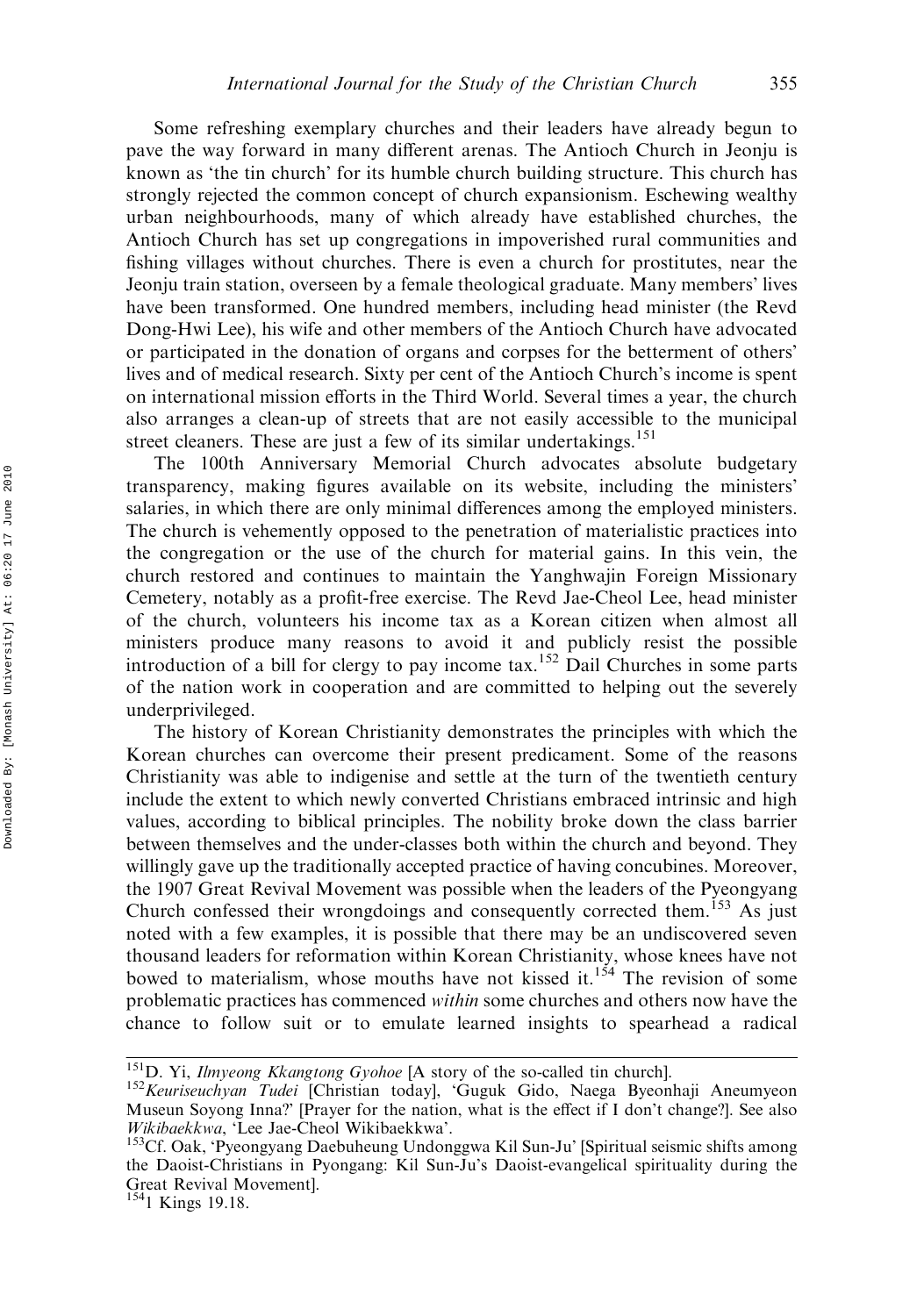reformation. True change and reformation within the church is certainly likely to overflow to broader Korean society and beyond.

#### Acknowledgements

We are much indebted to the insights of the Revd Dr Chi-Jun Noh, as acknowledged in the article. Jung-Sim Kim, Korean section librarian at Monash University, has helped greatly with the use of recently made available academic databases from scholarly publishing in Korean. The topic we have addressed is most advanced within Korea, and without accessing those upto-date scholarly works, we would not have been able to prepare this article.

#### Notes on contributors

Gil-Soo Han is an Associate Professor in Communications and Media Studies, Monash University. His research interests include intersections between cross-cultural relations, religion, health and media studies. Publications include Social Sources of Church Growth: Korean Churches in the Homeland and Overseas (1994), Health and Medicine under Capitalism: Korean Immigrants in Australia (2000), and Healthcare Reform and Interest Groups (with Evans and Madison 2006).

Joy J. Han is studying sociology and history at the University of Melbourne. Joy has a particular interest in the rapid transformation of contemporary Korean society driven by economic imperatives.

Andrew Eungi Kim is Professor in the Division of International Studies at Korea University. His primary research interests are sociology of religion, social change, culture, and comparative sociology. His articles have appeared in *Social Indicators Research*, *Asian* Survey, Journal of Contemporary Asia, Social Compass, Sociology of Religion, Social History, Review of Religious Research, and Korea Journal, among others. He is currently working on a book manuscript on the growth of Protestant Christianity in Korea.

#### Bibliography

Baek, Jeong-Hun. 'Moksa, Jonggyoinjung Sinloedo Kkoljji' [Protestant clergy the bottom of trustworthiness amongst priests in general]. NewsNJoy, July 28, 2009.

Baker, Donald. Korean Spirituality. Honolulu: University of Hawai'i Press, 2008.

———. 'Sibling Rivalry in Twentieth-Century Korea: Comparative Growth Rates of Catholic and Protestant Communities'. In Christianity in Korea, ed. Robert E. Buswell, Jr. and Timothy S. Lee, 283–308. Honolulu: University of Hawai'i Press, 2006.

Barret, David E., ed. World Christianity Encyclopedia: A Camparative Study of Churches and Religion in the Modern World. New York: Oxford University Press, 1982.

Berger, Peter. The Social Reality of Religion. London: Faber and Faber, 1967.

Bloch, Maurice, and Jonathan P. Parry, eds. Money and the Morality of Exchange. Cambridge: Cambridge University Press, 1989.

Bodycomb, John F. 'Quo Vadis, Ecclesia?'. ThD thesis, Melbourne College of Divinity, 1984.

Chang, Hyeong-Il. 'Gyopa Bunyeolsang Jeongmal Antakkawayo' [Heart-wrenching denominational splits]. Saenuri Sinmun [Saenuri newspaper], May 18, 1991.

Chang, Kyung-Sup. 'Compressed Modernity and Discontents: South Korean Society in Transition'. Economy and Society 28, no. 1 (1999): 30–55.

Choe, Hyeong-Muk. 'Gaegyohoe Juui, Eunsa-ui Nangbi' [Church-individualism, a waste of talents]. Gallajin Sidae-ui Gippeun Sosik [Good news in the divided world] (1998): 4–5.

Choe, Sin-Deok. '''S'' Gyohoe-e Gwanhan Yeongu' [A study on ''S'' church]. Korean Journal of Sociology 13, no. 1 (1979): 49–77.

Clark, Donald N. Christianity in Modern Korea. Lanham, MD: University Press of America, 1986.

Comaroff, Jean, and L. John Comaroff. 'Millennial Capitalism: First Thoughts on a Second Coming'. Public Culture 12, no. 2 (2000): 291–343.

Currie, Robert, Alan Gilbert, and Lee Horsley. Churches and Churchgoers. London: Oxford University Press, 1977.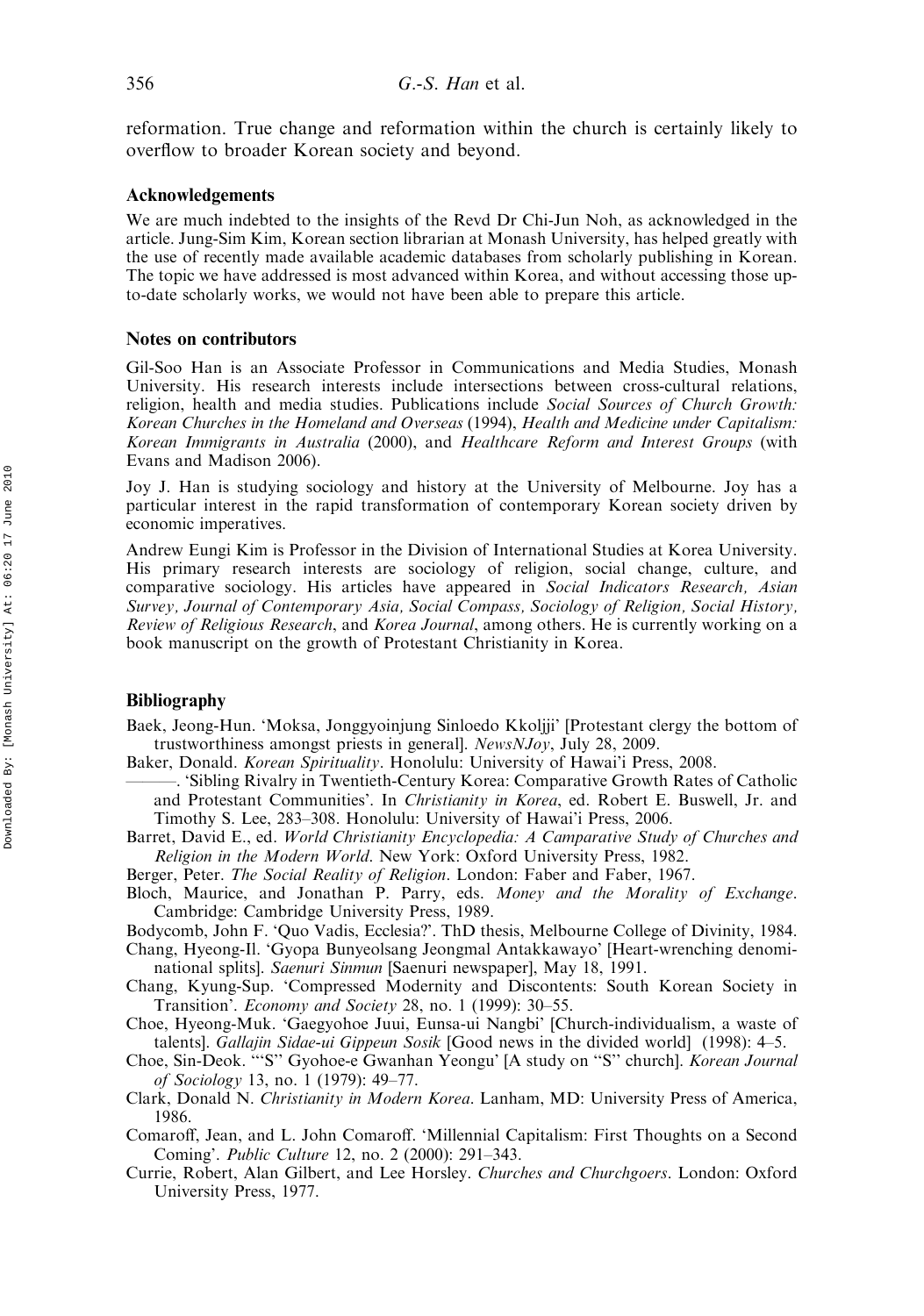- Dearman, Marion. 'Structure and Function of Religion in the Los Angeles Korean Community: Some Aspects'. In Koreans in Los Angeles: Prospects and Promises, ed. Eui-Young Yu, Earl H. Phillips and Eun-Sik Yang, 165–84. Los Angeles: Koryo Research Institute, 1982.
- Finke, Roger, and Rodney Stark. The Churching of America, 1776–1990. Brunswick, NJ: Rutgers University Press, 1994.
- Foltz, Richard. 'The Religion of the Market: Reflections on a Decade of Discussion'. Worldviews 11 (2007): 135–54.
- Gallup Korea. Religion in Korea. Seoul: Gallup Korea, 2004.
- Gidok Sinbo. '21gae Muinga Sinhakgyo Pyeswae Myeongryeong, Gyoyukbu Hyeongsa Gobal Jochi' [21 unregistered theological seminaries ordered to close down by the Ministry of Education]. Gidok Sinbo [Christian news], February 29, 1992, 11.
- Grayson, James H. 'Ch'udo Yebae: A Case Study in the Early Emplantation of Protestant Christianity in Korea'. The Journal of Asian Studies 68, no. 2 (2009): 413–34.
- -. Korea: A Religious History. Oxford: Clarendon Press, 2002.
- Gukmin Ilbo. 'Hanguk, Seongyosa Pasong Segye 3wi' [Korea, third in the world for the number of missionaries sent]. Gukmin Ilbo, July 9, 1998.
- ———. 'Mujagyeok Moksa Paechul Magaya' [We must prevent the production of unqualified clergy]. Gukmin Ilbo [Gukmin newspaper], October 29, 1994, 28.
- Han, Gil-Soo. 'Rapid Industrialization, the Birth of Religio-Economic Entrepreneurship, and the Expansion of Christianity in Korea'. Global Economic Review 24, no. 2 (1997): 51–74.
	- ———. Social Sources of Church Growth: Korean Churches in the Homeland and Overseas. Lanham, MD, New York and London: University Press of America, 1994.
- Han, Gil-Soo, and Andrew Eungi Kim. 'The Korean Christian Movement Towards Reunification of the Two Koreas: A Review in Retrospect'. International Journal for the Study of the Christian Church 6, no. 3 (2006): 235–55.
- Han, Wang-Sang. 'Hangukgyohoe-ui Yangjeok Seongjang-gwa gyoindeul-ui Gachigwan' [Quantitative growth of the Korean church and the values of Korean Christians]. In Hangukui Geundaehwawa Gidokgyo [The modernization of Korea and Christianity], ed. Hanguk Gidokgyo Munhwa Yeonguso [Korean Institute of Christian Cultures], 121–56. Seoul: Sungjeon University, 1983.
- Han Mi Jun Hangukgyohoe Miraereul Junbihaneun Moim [The group preparing the future of the Korean church]. Hanguk Gaesingyoin-ui Gyohoehwaldong mit Sinang Uisik Josa Bogoseo [A survey report of activities and beliefs of Korean Protestant church-goers]. Seoul: Hanguk Gaeleop, 1999.
- Hart, Keith. 'Heads or Tails? Two Sides of the Coin'. Man 21, no. 4 (1986): 637–56.
- Hoge, Dean R., and David A. Roozen, eds. Understanding Church Growth and Decline, 1950– 1978. New York: The Pilgrim Press, 1979.
- Iannaccone, Laurence R. 'Sacrifice and Stigma: Reducing Free-Riding in Cults, Communes, and Other Collectives'. Journal of Political Economy 100, no. 2 (1992): 271–91.
- Jang, Kyu-Sik. 'Gunsa Jeongkkwongi Hangukgyohoewa Gukga Gwollyeok' [The Korean church and government power during the military government]. Hanguk Gidokgyowa Yeoksa [Korean Christianity and history] 24, no. 3 (2006): 103–37.
- Jang, Nam Hyuk. Shamanism in Korean Christianity. Edison and Seoul: Jimoondang International, 2004.
- Jeong, Haeng-Eop. 'Hanguk Gidokgyoin-ui Singwan Hyeongseong Mosaek' [A reflection on the perception of the God of Korean Christians]. Gidokgyo Sasang [Christian thought] November (1984): 163–74.
- Kang, Yeong-Seon. 'Hanguk Gyohoe Seolgyo-ui Minjung Sinhakjeok Bipan' [The critical evaluation of the Korean pulpit from the perspective of Minjung theology]. Sinhak Yeongu [Theological study] (1990): 427–58.
- Keuriseuchyan Sinmun. 'Hanguk Gyohoe Seongjang geup Gamsok, Gaecheokgyohoe Suneun Jeungga' [Rapid stagnation of the growth of the Korean church, but the increase of newly established congregations]. Keuriseuchyan Sinmun [Christian newspaper], May 18, 1996, 1.
- Keurisechyan Tudei. 'Guguk Gido, Naega Byeonhaji Aneumyeon Museun Soyong Inna? '[Prayer for the nation, what is the effect if I don't change], Keurisechyan Tudei [Christian today], May 1, 2009.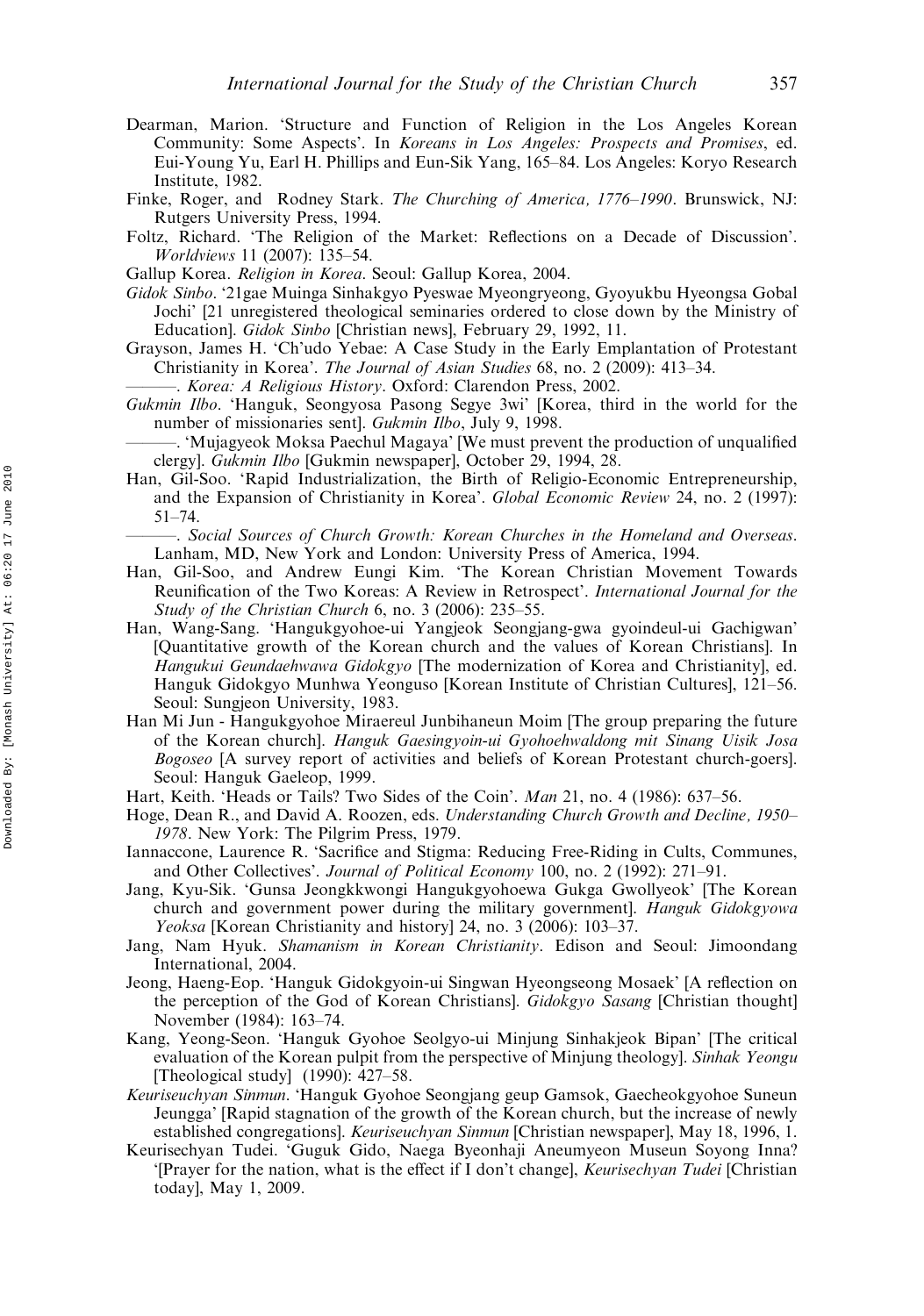- Kim, Andrew Eungi. 'The Rise of Protestantism in Contemporary South Korea: Non-Religious Factors in Conversion'. Review of Korean Studies 5, no. 1 (2002): 11–29.
- Kim, Byong-Suh. 'The Explosive Growth of the Korean Church Today: A Sociological Analysis'. International Review of Mission 64, no. 293 (1985): 61–74.

'Gyohoe Gongdongche-ui Sahoehakjeok Ihae' [A socioolgical understanding of the church community]. Gidokgyo Sasang [Christian thought] 28, no. 1 (1984): 16–27.

———. 'Hanguk Gyohoe Hyeonsang-ui Sahoehakjeok Ihae' [A sociological understanding of the Korean church phenomenon]. Sinhak Sasang [Theological thought] Winter (1981): 696–724.

———. 'Hanguk Gyohoeui Jonggyoseonggwa Gyecheungseong Yeongu' [Religiosity and stratification within Korean Christianity – Protestantism]. In Hanguk Gyohoewa Gidokgyo [Korean church and Christianity]. Seoul: Sungjeon University, 1984.

'Modernization and Korean Protestant Religiosity'. In Christianity in Korea, ed. Robert E. Buswell, Jr. and Timothy S. Lee, 309–29. Honolulu: University of Hawai'i Press, 2006.

- Kim, Chong-Rak. 'Daehyeong Gyohoe Damimmoksa Daemulim Anpak Binan Yeoron' [Critiques from inside and outside against the inheritance of mega churches]. Munhwa Ilbo [Munhwa newspaper], April 1, 2000.
- Kim, Gwang-Sik. 'Gyohoe Seseup-e Gwanhayeo' [On the inheritance of the church]. Kidokgyo Sasang [Christian thought] 44, no. 12 (2000): 210–8.
- Kim, Ill-Soo. 'Organizational Patterns of Korean-American Methodist Churches: Denominationalism and Personal Community'. In Rethinking Methodist History, ed. R.E. Richey and K.E. Rowe. Nashville, TN: Kingswood Books, 1985.
- Kim, Jae-Seong. 'Hanguk Gaesingyo Gaegyohoe Juui-wa Gyohoe Seongjang-e Gwanhan Yeongu' [A study on the church-individualism and growth of Korean Protestant churches]. MA diss., Chonnam National University, 2004.
- Kim, Jung-Ki, et al. Hanguk Gyohoe Seongjanggwa Sinang Yangtae-e Gwanhan Josa Yeongu [A study of Korean church growth and faith]. Seoul: Hyeondae Sahoe Yeonguso, 1982.
- Kim, Seon-Ju. *Hanguk Gyohoeui Ilgopgaji Joeak* [The seven sins of the Korean church]. Seoul: Doseo Chulpan Samin, 2009.
- Kim, Sung-Ho. 'Rapid Modernisation and the Future of Korean Christianity'. Religion 32 (2002): 27–37.
- Kim, Yeong-Han. 'Gijo Gangyeon: Seongjang Dunhwa-e Daehan Yoin Bunseokgwa geu Daean-e Gwanhan Nongu' [Keynote speech: a study of the factors for the decline of the Korean church and some ways to overcome]. In Hanguk Gyohoe Seongjang Dunhwa Punsekgwa geu Taechaek: Che 10-hoe Gidokgyo Munhwa Mit Sinhak Ssemina Jaryojip [An analysis of the growth and decline of the Korean church and some ways to overcome: a volume of the 10th Seminar on Christian cultures and theology], ed. Sungsildae Kidokgyo Munhwa Yeonguso [Sungsil University Institute of Christian Cultures]. Seoul: Sungsil University, 1998.
- Kim, Young-Il. 'Jeolmeun Gidokgyoin-ui Daehyeonggyohoe Idong' [Joining a mega church among young church-goers]. MA diss., Yonsei University, 2004.
- Korea World Missions Association. '2008 Seongyosa Pasong Hyeonhwang' [Facts and figures of dispatched missionaries in 2008]. Unpublished report. Seoul: Korea World Missions Association, 2009.
- Kotler, Philip, and Sydney J. Levy. 'Broadening the Concept of Marketing'. Journal of Marketing 33 (1969): 10–5.
- Latouche, Serge. 'The Golden Calf Is the Conqueror of God. Essay About the Religion of Economy'. La Revue du MAUSS, no. 27 (2006): 307–21.
- Lee, Timothy S. 'Beleagured Success: Korean Evangelicalism in the Last Decade of Twentieth Century'. In Christianity in Korea, ed. Robert E. Buswell, Jr. and Timothy S. Lee, 330–50. Honolulu: University of Hawai'i Press, 2006.
- Lee, Won-Gyu. Hanguk Gyohoe-ui Hyeonsilgwa Jeonmang [The Korean church: its reality today and prospect]. Seoul: Seongseo Yeongusa, 1994.

<sup>———. &#</sup>x27;Hanguk Gyohoe-ui Seongjanggwa geu Dunhwa Yoine Daehan Sahoehakjeok Gochal' [A sociological study on the factors for church growth and decline in Korea]. Sinhak-gwa Segye [Theology and the world] 34, Spring (1997): 145–86.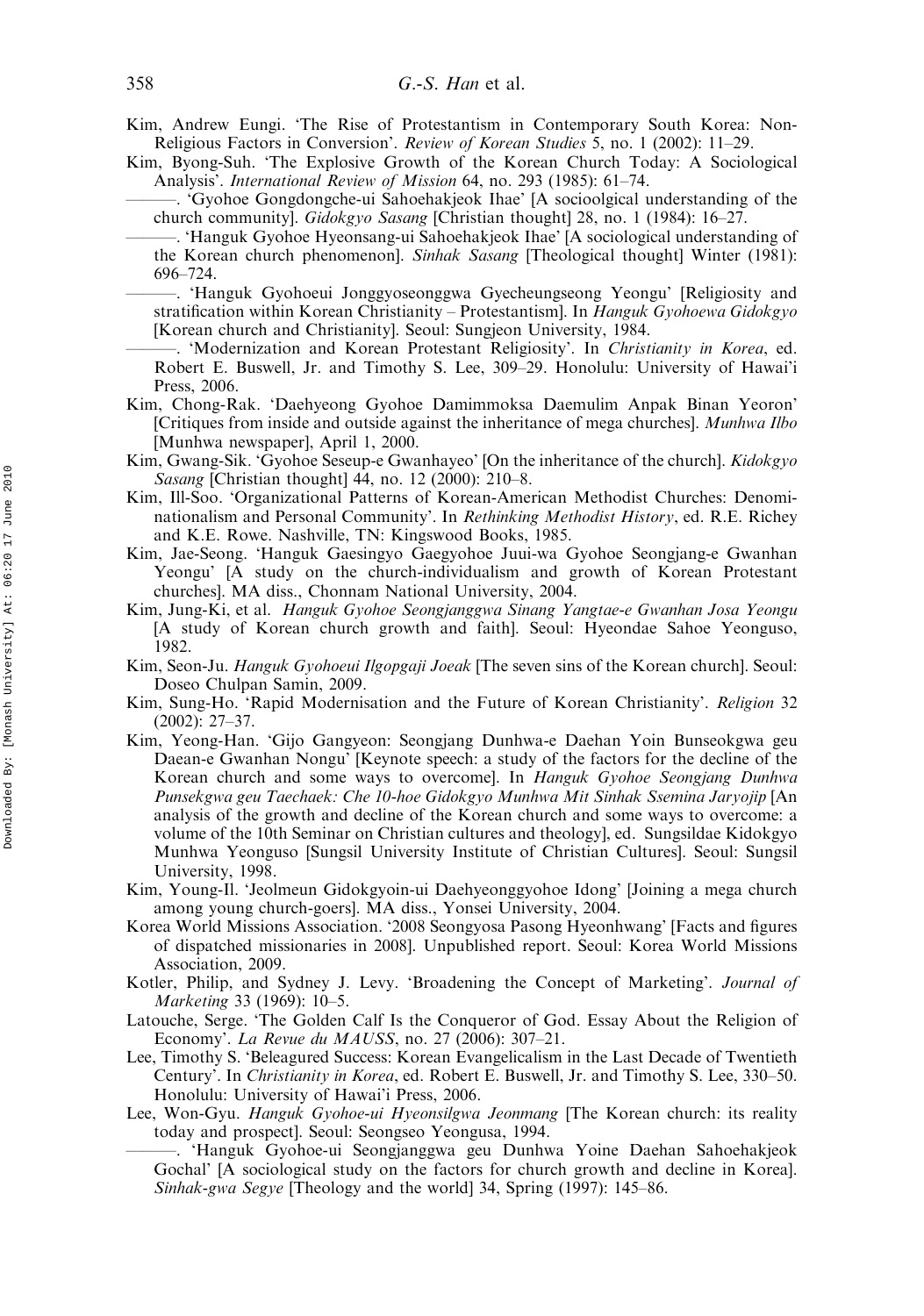———. 'Hanguk Gyohoewa Mammonijeum' [Korean Christianity and mammonism]. Gidokgyo Sasang [Christian thought] 466, no. 10 (1997): 28–43.

- Levitt, Theodore. 'Marketing Myopia'. Harvard Business Review 38 (1960): 45–56.
- Mehl, Roger. The Sociology of Protestantism. London: SCM Press, 1970.
- Min, Anselm Kyongsuk. 'The Division and Reunification of a Nation: Theological Reflections on the Destiny of the Korean People'. In *Christianity in Korea*, ed. Robert E. Buswell, Jr. and Timothy S. Lee, 258–79. Honolulu: University of Hawai'i Press, 2006.
- Ministry of Culture and Tourism. 2005 Munhwa Jeongchaek Baekseo [2005 White paper for cultural policy]. Seoul: Ministry of Culture and Tourism, 2005.
- National Statistical Office. Ingumit Jutaek Chongjosa [National census]. Seoul: National Statistical Office, 2006.
- NewsNJoy. 'Seseup Samchongsareul Tansaeng Sikin Gamligyo-ui Suchi' [A shame to complete the inheritance of the pastorships of three churches to the sons of their senior pastors]. 8 July 2009.
- Noh, Chi-Jun. Hanguk Gaesingyo Sahoehak: Hanguk Gyohoe-ui Wigiwa Jeonmang [A sociology of Korean Protestantism: crisis of the Korean church and its prospect]. Seoul: Hanul Akademi, 1998.
	- ———. 'Hanguk Gidokgyo Sindosu Byeonhwawa Jeongche Chuse-e Daehan Ilgochal' [A study of the change in the number of Christians and a non-growth of Christianity in Korea]. Yeoksawa Sahoe [History and society] 52, Autumn (1997): 119–53.
	- 'Hanguk Gyohoe-ui Gaegyohoe Juui-e Gwanhan Yeongu' [A study of churchindividualism in Korean Christianity]. Gidokgyo Sasang [Christian thought] 329 (1986): 80–105.
	- ———. 'Hanguk Gyohoe Jaejeong Gujo-ui Sahoehakjeok Yeongu' [A sociological study of the Korean church's financial structure]. Gidokgyo Sasang [Christian thought] 308, no. 2 (1984): 149–66.
	- -. Hanguk-ui Gyohoe Jojik [Church organisation in Korea]. Seoul: Minyoungsa, 1995.
	- -. Iljeha Hanguk Gidokgyo Minjokundong Yeongu [A study of Korean Christian national movement during the Japanese colonial period]. Seoul: Hanguk Gidokgyo Yeoksa Yeonguso, 1993.
- Oak, Sung-Deuk.'Pyeongyang Daebuheung Undonggwa Kil Sun-Ju Yeongseong-ui Dokyojeok Yeonghyang' [Spiritual seismic shifts among the Daoist-Christians in Pyongang: Kil Sun-Ju's Daoist-evangelical spirituality during the Great Revival Movement]. Hanguk Gidokgyowa Yeoksa [Korean Christianity and history] 9 (2006): 57–95.
- Oh, Deok-Ho. Gyohoe Juin-eun Sarami Anida [A person does not own a church]. Seoul: Gyujang Munhwasa, 2000.
- Olson, Daniel V.A. 'Church Friendships: Boon or Barrier to Church Growth?' Journal for the Scientific Study of Religion 28, no. 4 (1989): 432-47.
- Pak, A-Ron. 'Gyohoe Seongjang Mueosi Munjeinga?' [Church growth theology, what is wrong with it?] Sinhak Jinam [Theological guidance] 199, no. 9 (1983): 7–40.
- Pak, Cheol-Su. 'Sindaewon Ipsi Yeolpung: Geupjinjeok-in Gujo Jojeong Eopsin Hanguk Gyohoe Mirae Eopda' [High education fever for theological graduate studies: only radical structural adjustment will inject Korean Christianity its future]. NewsNJoy, December 14, 2006.
- Roca, Roger Sansi. "'Dinheiro Vivo": Money and Religion in Brazil'. Critique of Anthropology 27, no. 3 (2007): 319–39.
- Sisa Jeoneol. 'Gaesingyo-neun Wae Hollo Soetoe Haneunga?' [Why does only Protestantism decline?] Sisa Jeonel [Magazine of current affairs], 19 October, 2006.
- Song, Pyeong-Gu. 'Yeonjung Gihoek, Hanguk Gyohoe Jindan: Baldeung-ui Bul, Sinhak Gyoyuk' [Theological training in Korea today]. Saenuri Sinmun [Saenuri newspaper], February 26, 1991.
- Stark, Rodney, and William Sims Bainbridge. The Future of Religion. Berkeley: University of California Press, 1985.
- Suh, Kwang-Seon. 'Hanguk Geuriseudoin-ui Uisikgujo' [Thought process of Korean Christians]. Sinhak Sasang [Christian thought] Summer (1983): 245–69.
- Swatos W.H., Jr. and K.J. Christiano. 'Secularisation Theory: The Course of a Concept'. In The Secularisation Debate, ed. W.H. Swatos, Jr. and D.V.A. Olson. Lanham, MD: Rowman & Littlefield, 2000.